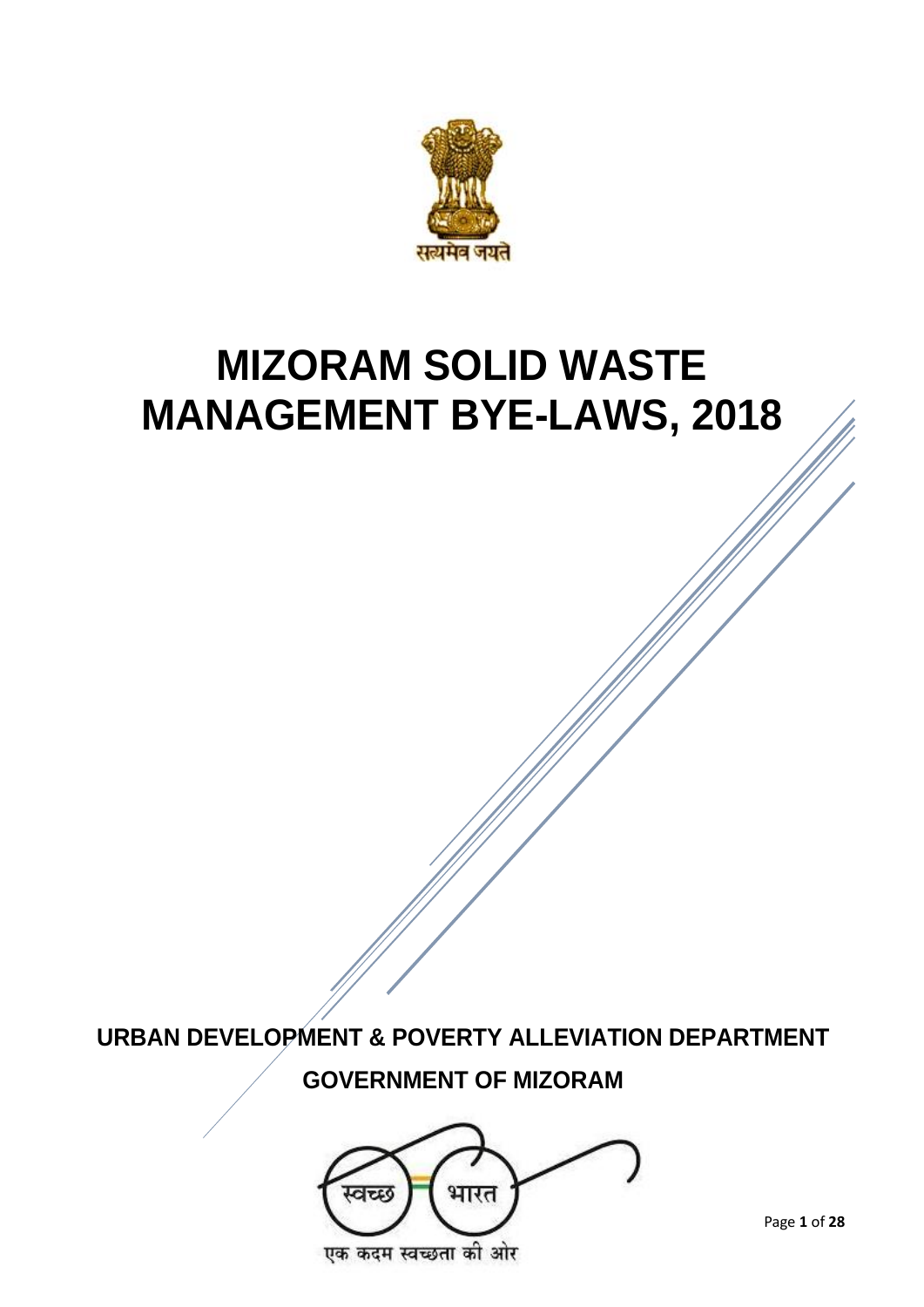# **MIZORAM SOLID WASTE MANAGEMENT BYE-LAWS, 2018**

# **FOR REGULATING ALL MATTERS AND THINGS CONNECTED WITH THE STORAGE, COLLECTION, TRANSPORT, PROCESSING AND DISPOSAL OF MUICIPAL SOLID WASTE & RELATED SANITAION MATTERS**

# **Government of Mizoram**

No.\_\_\_\_\_\_\_\_\_\_\_\_\_\_\_\_ Date:\_\_\_\_\_\_\_\_\_\_\_\_\_\_\_

# **Notification**

In order to organise and regularise Solid Waste Management and Handling work in Municipal Corporation/Council/Board/Urban Local Body and in view of the municipal Solid Waste Rules, 2016 issued on 8th April, 2016, the Government of Mizoram hereby lay down **The Mizoram Solid Waste Management Bye-Laws, 2018.**

## 1. **Name in brief and beginning: -**

1). These bye-laws shall be known as The Mizoram Solid Waste Management Bye-laws, 2018 and shall come into force from the date of this notification.

2). These Bye-laws shall remain in force until ammended, due notice of such amendment being published in the local newspapers of the state Mizoram.

#### 2. **Applicability: -**

These bye-laws shall be applicable within the limits of all Municipal Corporation/Council/Board/Urban Local Body of Mizoram and to every public places within the jurisdiction of Mizoram, to every generator of Municipal Solid Waste and to every premises under the ownership or occupation of any person within the limits of Municipal Corporation/Council/ Board /Urban Local Body of Mizoram.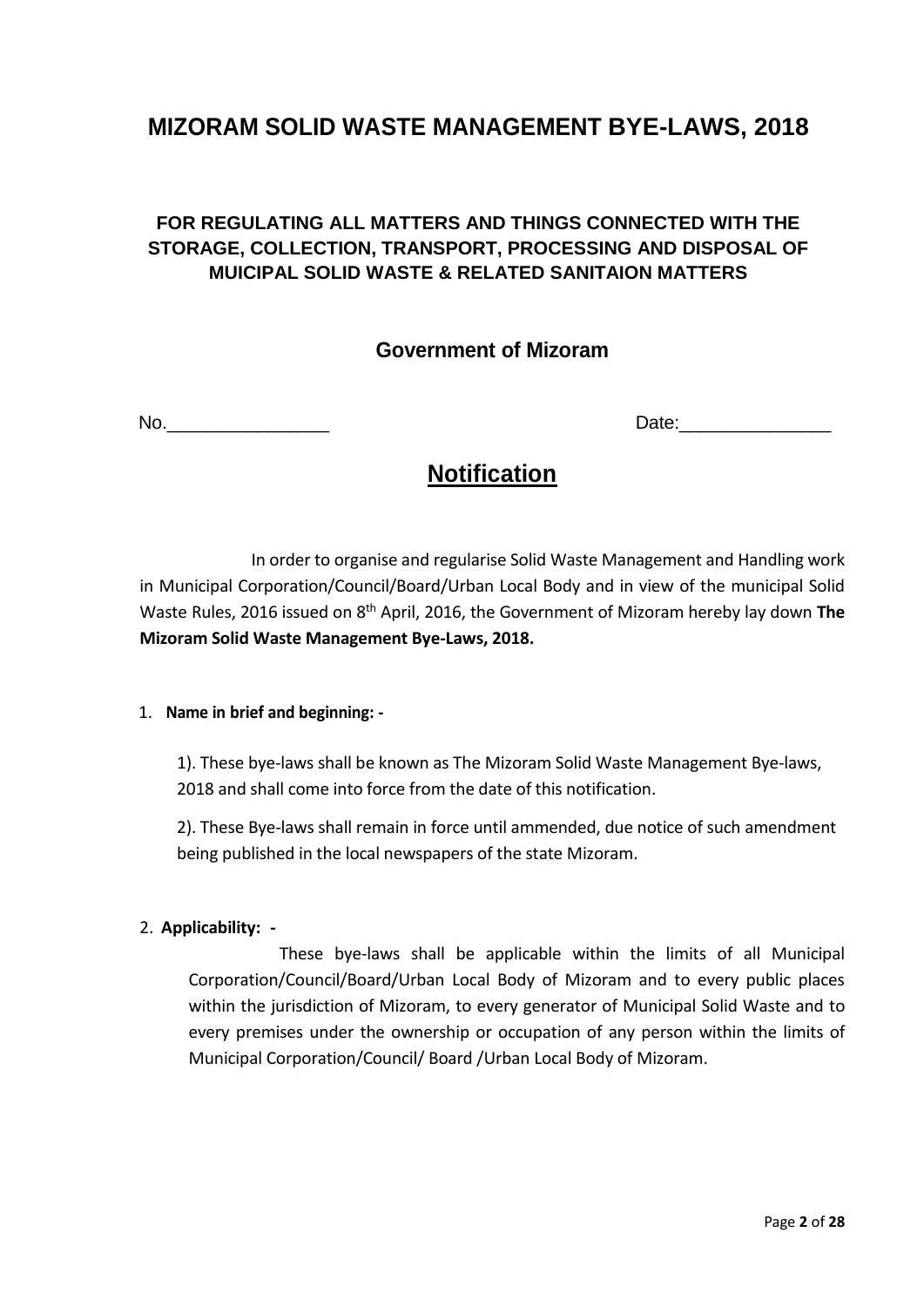# **3 In these Bye-laws and the Schedules attached thereto the following words shall have the meaning herein defined i.e.:**

- 3.1 "Aangan"/premises/place means the public place in front of, or adjacent on any side of any premises, extending to the road, kerb side including the footpath kerb, drain, nala, plot or premises;
- 3.2 "aerobic composting" means a controlled process involving microbial decomposition /breaking down of organic matter in the presence of oxygen;
- 3.3 "Agency/Agent" means any entity/person appointed or authorized by Municipal Corporation/Council/ Board /Urban Local Body of Mizoram to act on its behalf, for discharge of duties or functions i.e. sweeping of streets, collection of waste, collection of charges / fines, and other such delegated responsibilities etc.;
- 3.4 "anaerobic digestion" means a controlled process involving microbial decomposition/breaking down of organic matter in absence of oxygen;
- 3.5 "authorization" means the permission given by the State Pollution Control Board or Pollution Control Committee, as the case may be, to the operator of a facility or urban local authority, or any other agency responsible for processing and disposal of solid waste;
- 3.6 "Bio-degradable waste" means any organic material that can be degraded by microorganisms into simpler stable compounds; for example the waste of plant and animal origin e.g. kitchen waste, food & flower waste, leaf litter, garden waste, animal dung, fish/meat waste and any other material that gets degraded/decomposed by the action of microorganisms;
- 3.7 "Bio-medical waste" means any waste, which is generated during the diagnosis, treatment or immunization of human beings or animals or in research activities pertaining thereto or in the production or testing of biological, and including categories mentioned in Schedule IV of the Bye-laws;
- 3.8 "bio-methanation" means a process which entails enzymatic decomposition/ breaking down of the organic matter by microbial action to produce methane-rich biogas;
- 3.9 "brand owner" means a person or company who sells any commodity under a registered brand label.
- 3.10 "buffer zone" means zone of no-development to be maintained around solid waste processing and disposal facility, exceeding 5 TPD of installed capacity. This will be maintained within the total area allotted for the solid waste processing and disposal facility.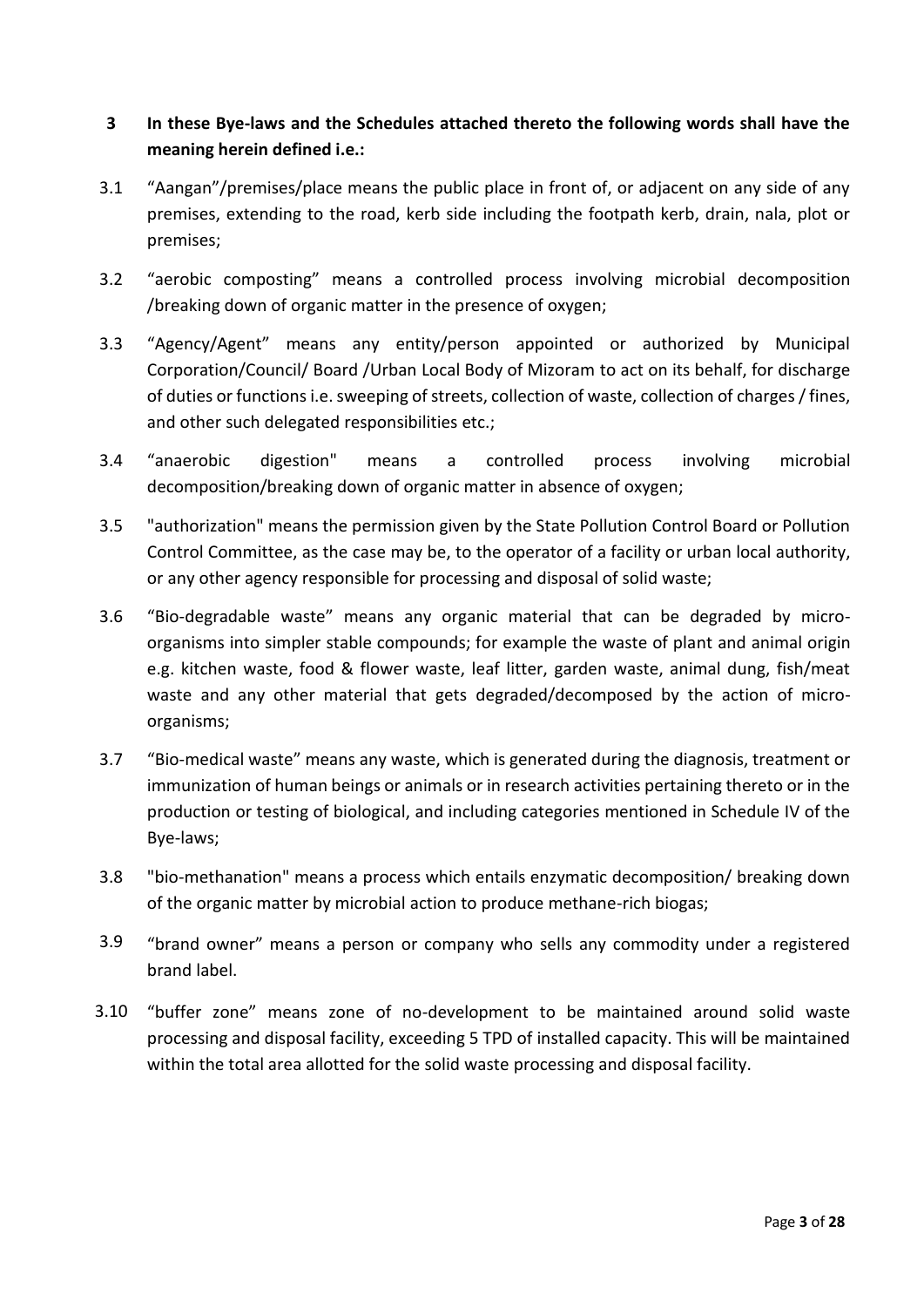- 3.11 "Bulk Waste Generator" means the owner, occupier or any other person representing owners and occupiers of House(s)/Flat(s), Group of Houses/Flats, housing society(s) / complex(s), Restaurant(s); Hotel(s), Market(s), Industrial Estate(s) and Shopping Complex(s) / Mall(s) and includes buildings occupied by the Central Government Ministries, Departments or Undertakings, State Government Departments or Undertakings, Local Bodies, Public Sector Undertakings or Private Companies, Hospital(s), Nursing Home(s), School(s), College(s), University(s), Other Educational Institutions, Hostel(s), Hotel(s), Commercial Establishment(s), Places of Worship, Stadia and Sports complexes, clubs, gymkhanas, marriage halls, recreation/entertainment complexes having an average waste generation rate exceeding 100kg per day; or other establishment sources / premises that are specifically identified and notified by the officials of Municipal Corporation / Council / Board /Urban Local Body of Mizoram of the concerned Zone/area to be so;
- 3.12 "Bulk garden and horticultural waste" means bulk waste from parks, gardens, traffic islands, road medians etc. including grass & wood clippings, weeds, woody 'brown' carbon-rich material such as pruning, branches, twigs, wood chipping, straw or dead leaves and tree trimmings, which cannot be accommodated in the daily collection system for bio-degradable waste.
- 3.13 "census town" means an urban area as defined by the Registrar General and Census Commissioner of India;
- 3.14 "Collection" means lifting and removal of municipal solid waste from designated collection points or any other location;
- 3.15 "Collection at Source" means the collection of municipal solid waste by Municipal Corporation/Council/ Board /Urban Local Body of Mizoram directly from the premises of any building or common premises of a group of buildings. This is also referred to as "point to point collection";
- 3.16 "combustible waste" means non-biodegradable, non-recyclable, non-reusable, nonhazardous solid waste having minimum calorific value exceeding 1500 kcal/kg and excluding chlorinated materials like plastic, wood pulp, etc.;
- 3.17 "Composting" means a controlled process involving microbial decomposition/degradation/breaking down of organic matter including vermi- composting – which is a process of using earthworms for conversion of biodegradable waste into compost;
- 3.18 "Community Service" means to serve the community by sweeping of road, cleaning of walls, tree guard portion etc.;
- 3.19 "contractor" means a person or firm that undertakes a contract to provide materials or labour to perform a service or do a job for service providing authority;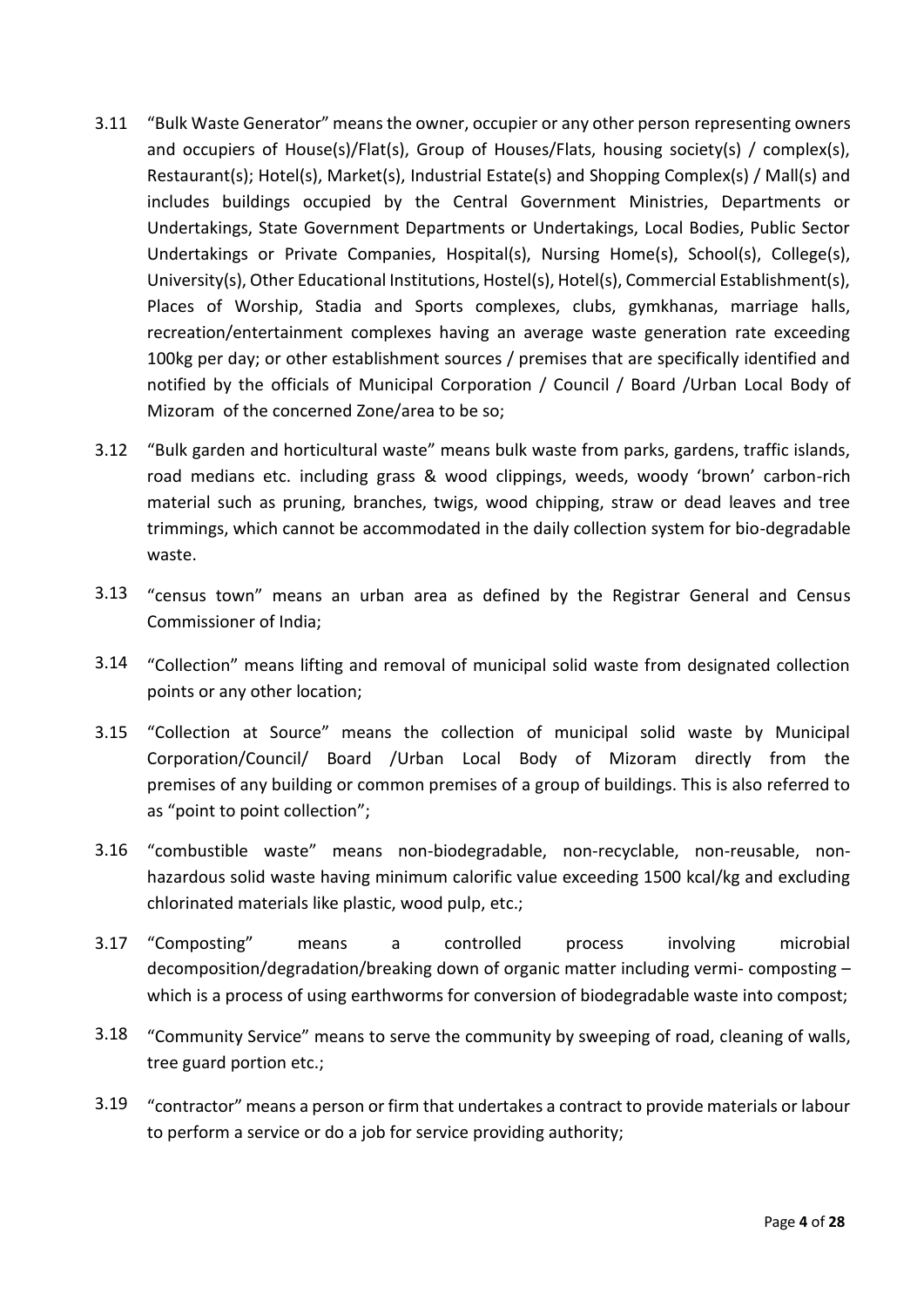- 3.20 "Construction and Demolition waste" means waste from building materials, debris and such rubble resulting from construction, remodeling, repair and demolition operations;
- 3.21 "co-processing" means use of non-biodegradable and non-recyclable solid waste having calorific value exceeding 1500kcal as raw material or as a source of energy or both to replace or supplement the natural mineral resources and fossil fuels in industrial processes;
- 3.22 "decentralized processing" means establishment of dispersed facilities for localized processing of biodegradable waste and recovery of recyclables closest to the source of generation so as to minimize transportation of waste for processing or disposal;
- 3.23 "Delivery" means handing over any category of solid waste to a Municipal Corporation/Council/ Board /Urban Local Body of Mizoram worker or any other person appointed, authorized or licensed persons by the Municipal Corporation/Council/ Board /Urban Local Body of Mizoram for taking delivery of such waste;
- 3.24 "disposal" means the final and safe disposal of post-processed residual solid waste and inert street sweepings and silt from surface drains on land as specified in Schedule I to prevent contamination of ground water, surface water, ambient air and attraction of animals or birds;
- 3.25 "domestic hazardous waste" means discarded paint drums, pesticide cans, CFL bulbs, tube lights, medicines including expired medicines, broken mercury thermometers, batteries, used needles and syringes and contaminated gauge, etc., generated at the household level;
- 3.26 "door to door collection" means collection of solid waste from the door step of households, shops, commercial establishments , offices , institutional or any other non-residential premises and includes collection of such waste from entry gate or a designated location on the ground floor in a housing society , multi storied building or apartments , large residential, commercial or institutional complex or premises;
- 3.27 "Door-to-Door collection system Municipal vehicle" means the bell-ringing or such vehicle (includes a carriage, cart, van, dray, truck, hand-cart, bicycle, cycle-rickshaw, auto-rickshaw, motor vehicle and every wheeled conveyance which is used or is capable of being used on a street) provided by Municipal Corporation/Council/ Board /Urban Local Body of Mizoram for point to point collection of Municipal Solid Waste.
- 3.28 "dry waste" means waste other than bio-degradable waste and inert street sweepings and includes recyclable and non-recyclable waste, combustible waste and sanitary napkin and diapers, etc.;
- 3.29 "Dry Waste" means the category of municipal solid waste referred to at No.5.1 (6) of these Bye-laws;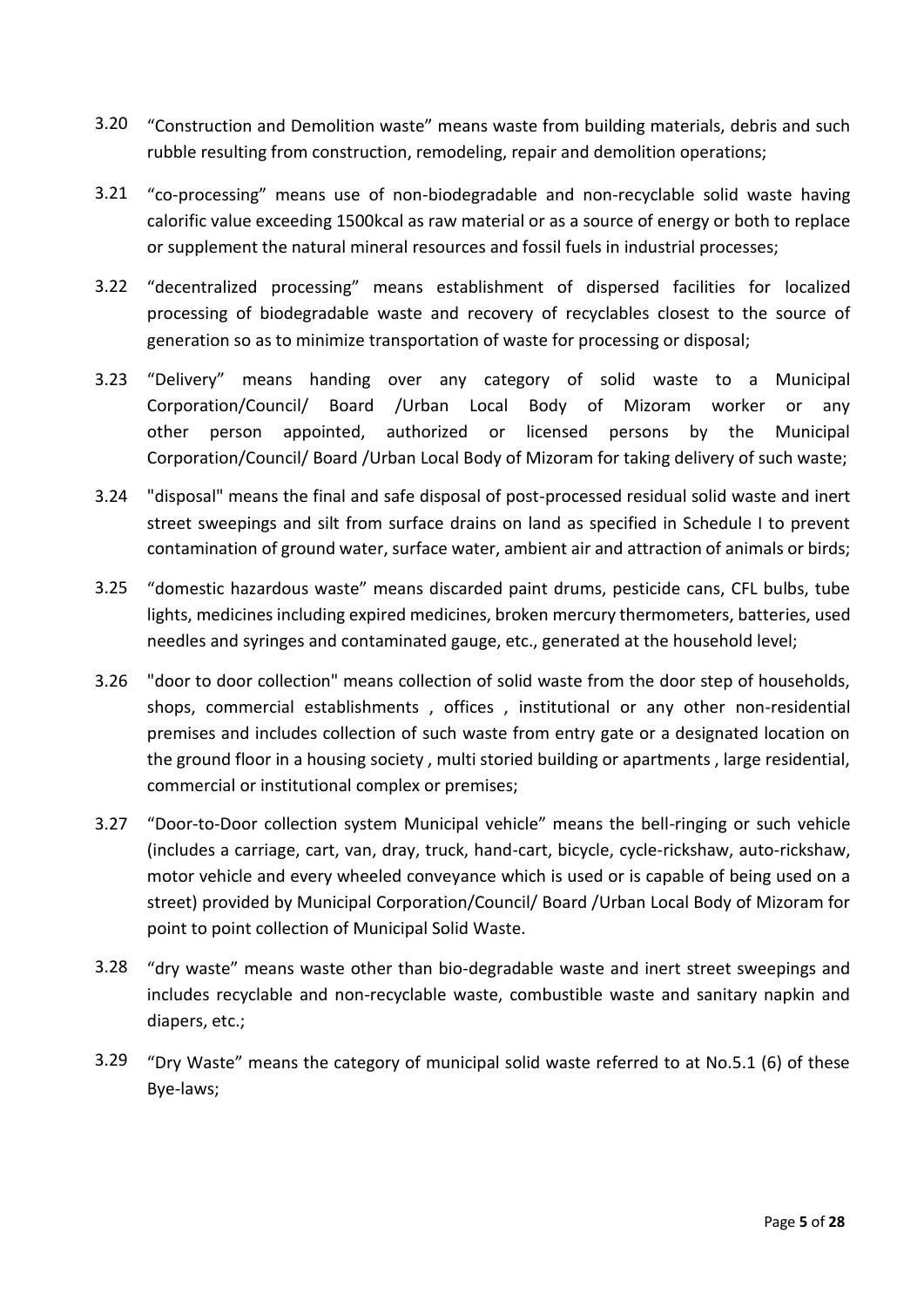- 3.30 "Dry Waste Sorting Center" means any designated land, shed, kiosk, or structure located on any municipal or Government land or in a public space which is authorized to receive and sort dry waste;
- 3.31 "dump sites" means a land utilized by local body for disposal of solid waste without following the principles of sanitary land filling;
- 3.32 "extended producer responsibility" (EPR) means responsibility of any producer of packaging products such as plastic, tin, glass and corrugated boxes, etc., for environmentally sound management, till end-of-life of the packaging products;
- 3.33 "facility" means any establishment wherein the solid waste management processes namely segregation, recovery, storage, collection, recycling, processing, treatment or safe disposal are carried out;
- 3.34 "fine" means penalty imposed on waste generators or operators of waste processing and disposal facilities under the bye-laws for non-compliance of the directions contained in these bye- laws;
- 3.35 "Generator of waste" means any person generating municipal solid waste within the limits of Municipal Corporation/Council/ Board /Urban Local Body of Mizoram;
- 3.36 "handling" includes all activities relating to sorting, segregation, material recovery, collection, secondary storage, shredding, baling, crushing, loading, unloading, transportation, processing and disposal of solid wastes;
- 3.37 "Hazardous waste" means any waste, which by reason of any of its physical, chemical, reactive, toxic harm able, explosive or corrosive characteristics causes danger or is likely to cause danger to health or environment, whether alone or when in contact with other wastes or substances and shall include wastes specifically listed in Schedule III of these Bye-laws.
- 3.38 "House-gully"/lane/Service Lane means a passage or strip of land, constructed, set apart or utilized for the purpose of serving as a drain or of affording access to the latrine, urinal, cesspool or other receptacle for filthy or other polluted matter by persons employed in the removal of cleaning thereof or in the removal of such matters there from;
- 3.39 "incineration" means an engineered process involving burning or combustion of solid waste to thermally degrade waste materials at high temperatures;
- 3.40 "inerts" means wastes which are not bio-degradable, recyclable or combustible street sweeping or dust and silt removed from the surface drains;
- 3.41 "Inert Solid Waste" means any solid waste or remnant of processing whose physical, chemical and biological properties make it suitable for sanitary land filling;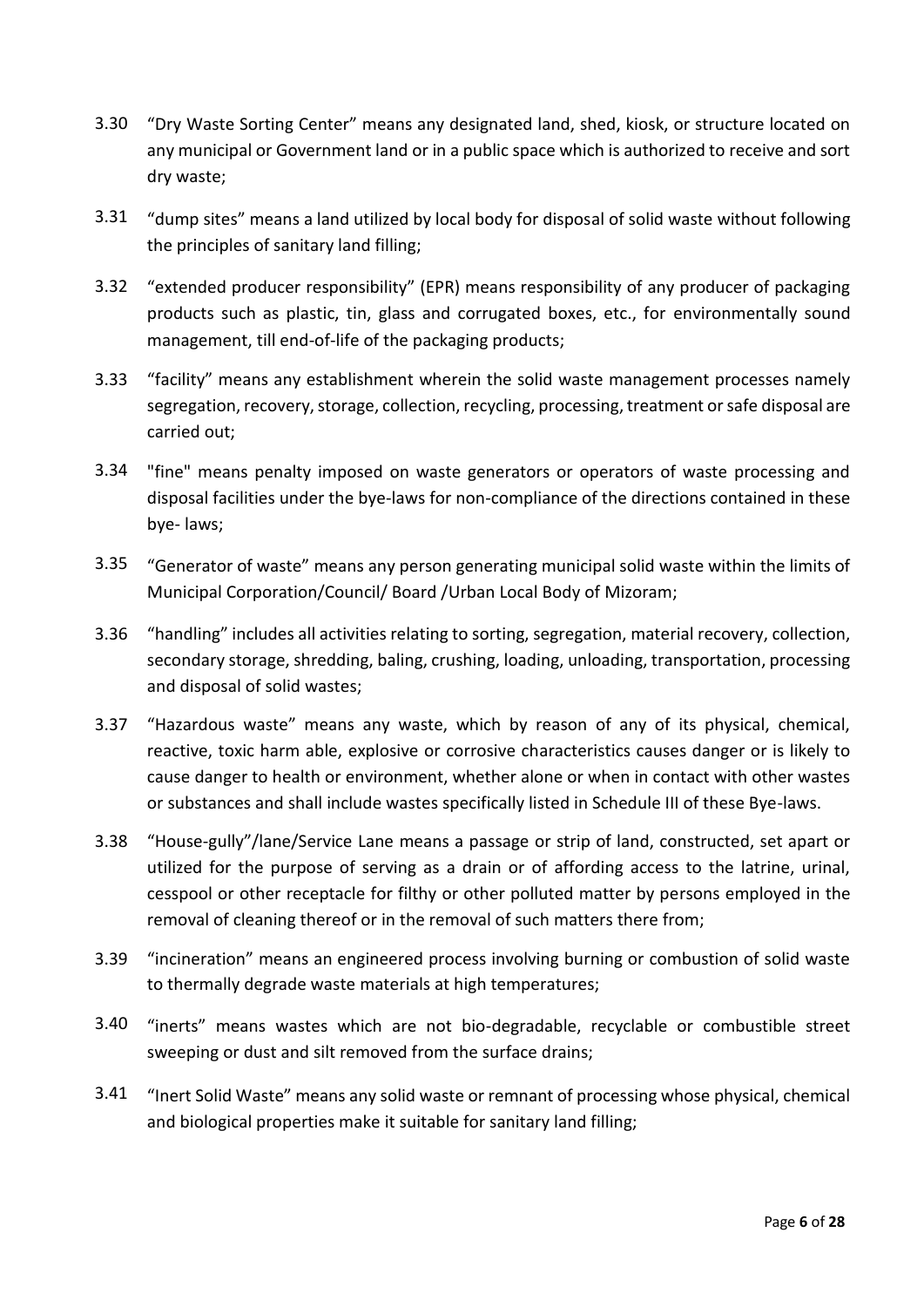- 3.42 "informal waste collector" includes individuals, associations or waste traders who are involved in collection, sorting, sale and purchase of recyclable materials;
- 3.43 "Landfill" means a waste disposal site for the deposit of residual solid waste in a facility designed with protective measures against pollution of ground water, surface water and air fugitive dust, windblown litter, bad odour, fire hazard, bird menace, pests or rodents, greenhouse gas emissions, slope instability and erosion;
- 3.44 "leachate" means the liquid that oozes and seeps through solid waste or other medium and has extracts of dissolved or suspended material from the media;
- 3.45 "Litter" means all refuse and other such waste material which, tends to create nuisance, dirt, insanitary conditions, ugliness and endangers cleanliness, public orderliness & movement, environment, public health, safety, life and welfare if dropped, thrown, scattered, deposited or left un-cleaned or unpicked as against the prohibition under these Bye-laws;
- 3.46 "Littering" means carelessly spreading litter so that falls, descends, blown, seeps, percolates or otherwise escapes or is likely to fall, descend, blown, seep, percolate or otherwise escape into or onto any public or private place; Or causing, permitting or allowing litter to fall, descend, blow, seep, percolate or otherwise escape into or onto any public or private place;
- 3.47 " local body" for the purpose of these rules means and includes the municipal corporation, nagar nigam, municipal council, nagarpalika, nagar Palikaparishad, municipal board, nagar panchayat and town panchayat, census towns, notified Local Body and notified industrial townships with whatever name they are called in different States and union territories in India;
- 3.48 "Lysometer" means a device which is used to measure the movement of water in or through the medium of soil layer or which is used to collect the leached water for qualitative analyses.
- 3.49 "Market" includes any place where persons assemble for the sale of, or for the purpose of exposing of sale, meat, fish, fruits, vegetables, animals intended for human food or any other articles of human needs whatsoever, with or without the consent of the owner of such place notwithstanding that there may be no common regulation for the concourse of buyers and sellers and whether or not any control is exercised over the business of, or the person frequenting, the market by the owner of the place or by any other person;
- 3.50 "materials recovery facility" (MRF) means a facility where non-compostable solid waste can be temporarily stored by the local body or any other entity mentioned in rule 2 or any person or agency authorized by any of them to facilitate segregation, sorting and recovery of recyclables from various components of waste by authorized informal sector of waste pickers, informal recyclers or any other work force engaged by the local body or entity mentioned in rule 2 for the purpose before the waste is delivered or taken up for its processing or disposal;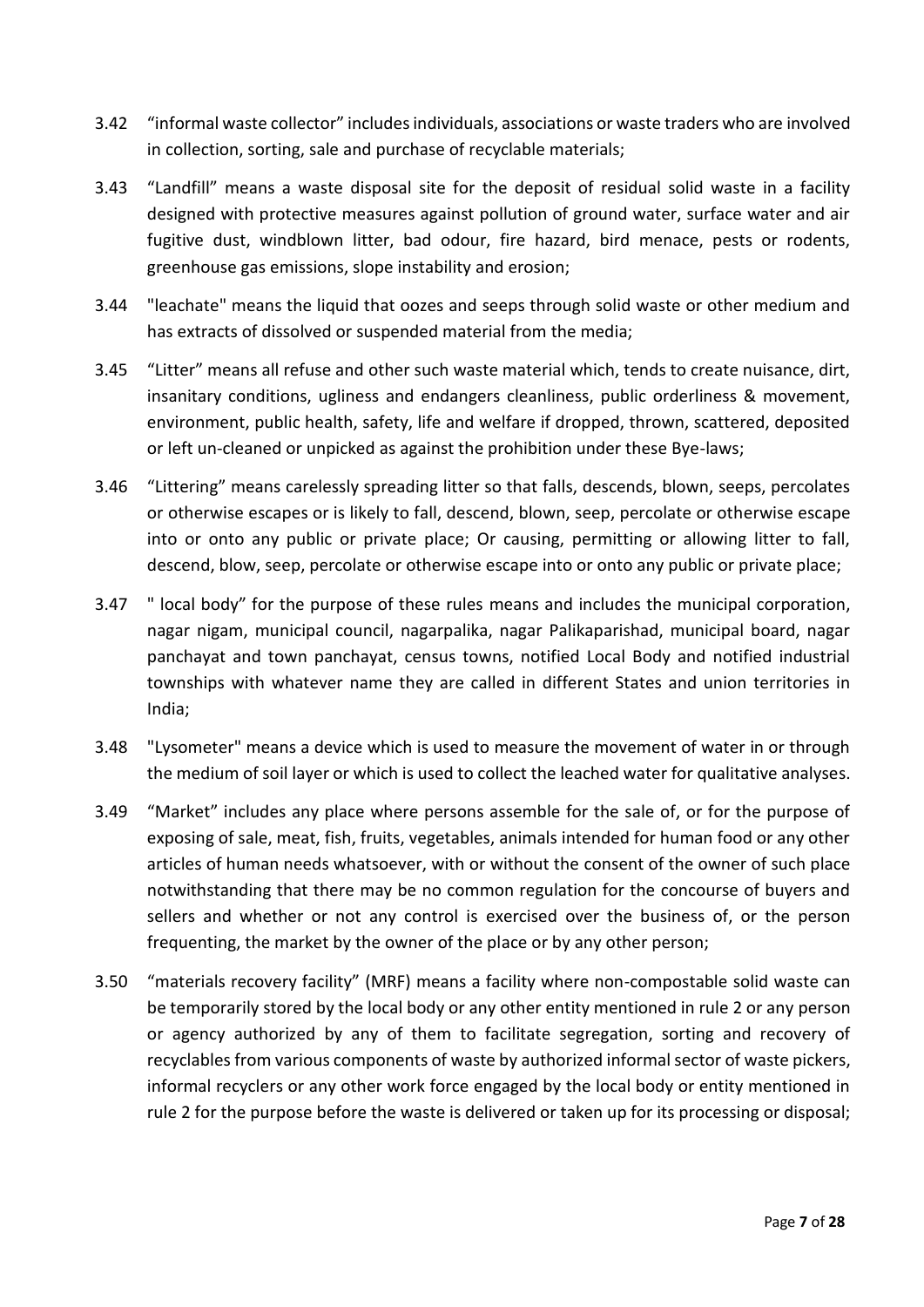- 3.51 "Municipal Commissioner" means the Commissioner/CEO/Designated Officer of the Mizoram Municipal Corporation/Council/Board/Urban Local Body.
- 3.52 "Municipal Corporation/Council/ Board /Urban Local Body" means the Municipal Corporation/Council/ Board /Urban Local Body of Mizoram.
- 3.53 "Municipal Solid Waste" includes commercial and residential wastes generated in a Municipal or Notified Local Body in either Solid or Semi -Solid form excluding industrial hazardous waste but including properly and fully treated bio-medical waste (as per applicable rules);
- 3.54 "non-biodegradable waste" means any waste that cannot be degraded by micro-organisms into simpler stable compounds;
- 3.55 "Nuisance" includes any act, omission, place, animal or thing which causes or is likely to cause injury, danger, annoyance or offense to the sense of sight, smell, hearing, breath, modesty and dignity or disturbance to movement, work, rest or sleep, or which is or may be dangerous to life or injurious to health or property;
- 3.56 "Nuisance Detectors" (NDs) means those employees of Municipal Corporation / Council/ Board /Urban Local Body of Mizoram, who are appointed by Municipal Corporation/Council/ Board /Urban Local Body of Mizoram to detect acts of Public nuisance etc. under the Bye laws;
- 3.57 "Occupier" includes-

(a) any person who for the time being is paying or is liable to pay to the owner the rent or any portion of the rent of the land or building in respect of which such rent is paid or is payable; in occupation of, or otherwise using, any land or building or part thereof, for any purpose whatsoever;

- (b) an owner in occupation of, or otherwise using his land or building;
- (c) a rent- free tenant of any land or building;
- (d) a licensee in occupation of any land or building; and

(e) any person who is liable to pay to the owner damages for the use and occupation of any land or building;

- 3.58 "operator of a facility / operator of concession" means a person or entity, who owns or operates the concession for handling, collection, sorting, storage, transportation, processing and disposal of municipal solid waste and it also includes any other agency appointed by the local body / municipal authority for management and handling of municipal solid waste in its area and any other entity or agency appointed by the local body;
- 3.59 "Pellet forming" means a process used to make pellets, which will be small cubes/cuboids or cylindrical pieces from solid waste and will also include fuel pellets which is obtained from garbage.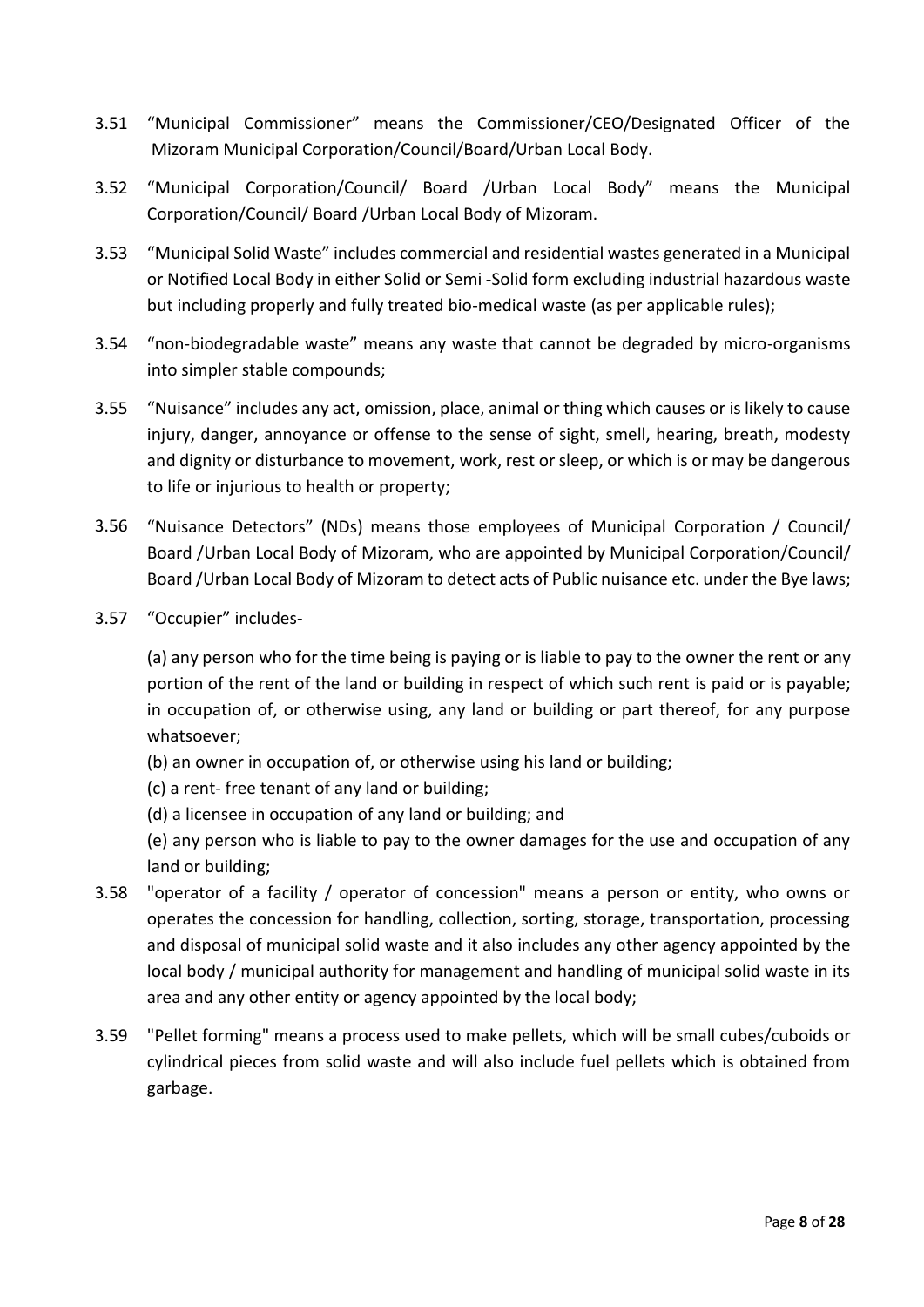- 3.60 "Person" means any person or persons and shall include any shop or establishment or firm or company or association or body of individuals whether incorporated or not and their agents; assignee etc.;
- 3.61 "Point to Point Collection" means the system of collection of municipal solid waste from specific pick-up points as designated by Municipal Corporation/Council/ Board /Urban Local Body of Mizoram , up to which the generator must bring the collected and stored waste for delivery in vehicles so provided/appointed by the Municipal Corporation/Council/ Board /Urban Local Body of Mizoram ;
- 3.62 "Premises" means any land or building or part of a building and includes- (a) The garden, ground and out- houses, if any, appertaining to a building or part of a building; and

(b) Any fittings affixed to a building or part of a building for the more beneficial enjoyment thereof;

- 3.63 "primary collection" means collecting, lifting and removal of segregated solid waste from source of its generation including households, shops, offices and any other non-residential premises or from any collection points or any other location specified by the local body;
- 3.64 "Processing" means any scientific process by which solid waste is treated for processing for the purpose of reuse, recycling or transformation into new products or making it suitable for land filling;
- 3.65 "Public Nuisance" means any act, omission, offence or wrong-doing which causes or is likely to cause nuisance ( as defined) in any public place; "Public Nuisance" means any act, omission, offence or wrong-doing which causes or is likely to cause nuisance ( as defined) in any public place; "Public Nuisance" means any act, omission, offence or wrong-doing which causes or is likely to cause nuisance ( as defined) in any public place; "Public Nuisance" means any act, omission, offence or wrong-doing which causes or is likely to cause nuisance ( as defined) in any public place;
- 3.66 "Public place" means any place which is open to the use and enjoyment of the public, whether it is actually used or enjoyed by the public or not;
- 3.67 "Rubbish" includes ashes, broken bricks, broken glasses, dust, malba, mortar and refuse of any kind which is not filth;
- 3.68 "Receptacle" means container, including bins and bags, used for the storage of any category of municipal waste as prescribed by Municipal Corporation/Council/ Board /Urban Local Body Of Mizoram form time to time;
- 3.69 "Recycling'' means the process of transforming segregated non-biodegradable solid waste into raw materials for producing new products, which may or may not be similar to the original products;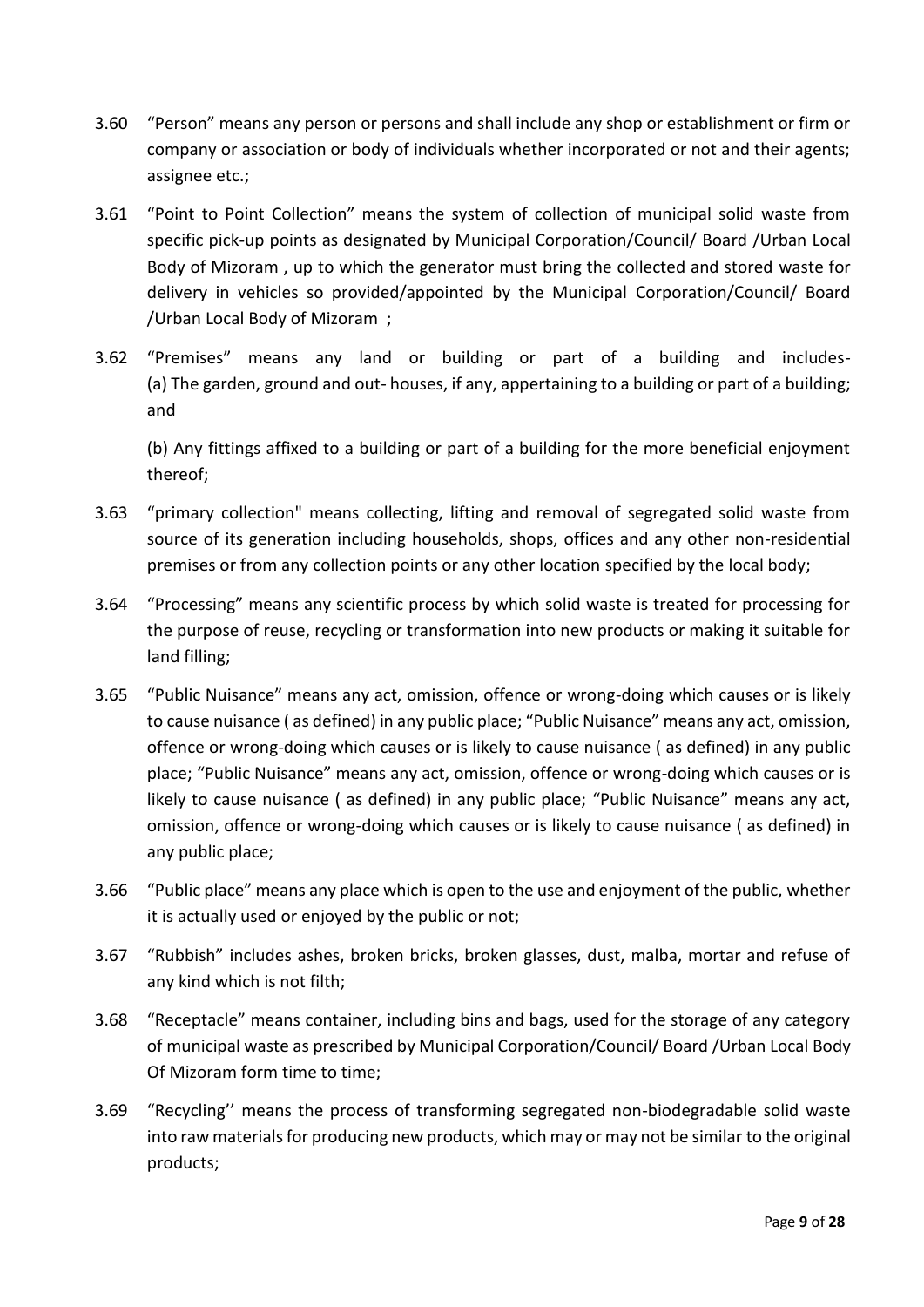- 3.70 "redevelopment" means rebuilding of old residential or commercial buildings at the same site, where the existing buildings and other infrastructures have become dilapidated;
- 3.71 "refuse derived fuel"(RDF) means fuel derived from combustible waste fraction of solid waste like plastic, wood, pulp or organic waste, other than chlorinated materials, in the form of pellets or fluff produced by drying, shredding, dehydrating and compacting of solid waste;
- 3.72 "Refuse" means any waste matter generated out of different activities, processes, either degradable/non-degradable garbage and rubbish /inert in nature in either solid or semi-solid form which cannot be consumed, used or processed by the generator in its existing form;
- 3.73 "residual solid waste" means and includes the waste and rejects from the solid waste processing facilities which are not suitable for recycling or further processing;
- 3.74 "sanitary land filling " means the final and safe disposal of residual solid waste and inert wastes on land in a facility designed with protective measures against pollution of ground water, surface water and fugitive air dust, wind-blown litter, bad odour, fire hazard, animal menace, bird menace, pests or rodents, greenhouse gas emissions, persistent organic pollutants slope instability and erosion;
- 3.75 "Sanitation" means the promotion of hygiene and the prevention of disease and other Causes of ill health related to environmental factors. However, the relevant provisions in respect of sanitation and health; in "Mizoram Municipal Corporation/Council/ Board /Urban Local Body Sanitation and Public Health Byelaws" and "Mizoram Municipal Corporation /Council /Board/Urban Local Body Malaria and other Mosquito borne Diseases Byelaws etc."; shall continue to prevail, as usual.
- 3.76 "sanitary waste" means wastes comprising of used diapers, sanitary towels or napkins, tampons, condoms, incontinence sheets and any other similar waste;
- 3.77 "Schedule" means the Schedule appended to these Bye-laws;3.79 "secondary storage" means the temporary containment of solid waste after collection at secondary waste storage depots or MRFs or bins for onward transportation of the waste to the processing or disposal facility;
- 3.78 "segregation" means sorting and separate storage of various components of solid waste namely biodegradable wastes including agriculture and dairy waste, non-biodegradable wastes including recyclable waste, non-recyclable combustible waste, sanitary waste and nonrecyclable inert waste, domestic hazardous wastes, and construction and demolition wastes;
- 3.79 "service provider" means an authority providing public utility services like water, sewerage, electricity, telephone, roads, drainage, etc.;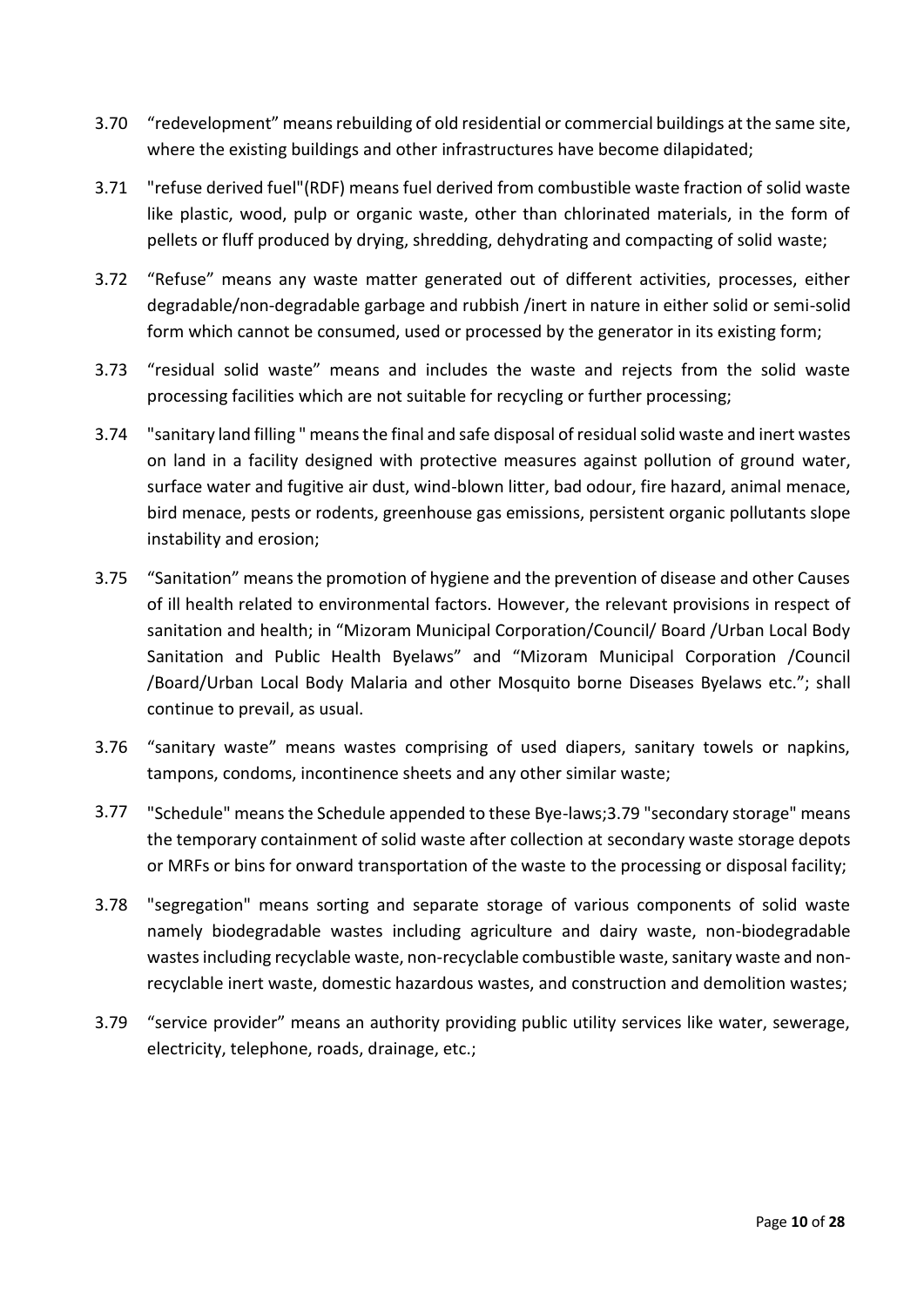- 3.80 "solid waste" means and includes solid or semi-solid domestic waste, sanitary waste, commercial waste, institutional waste, catering and market waste and other non-residential wastes, street sweepings, silt removed or collected from the surface drains, horticulture waste, agriculture and dairy waste, treated bio-medical waste excluding industrial waste, biomedical waste and e-waste, battery waste, radio-active waste generated in the area under the local authorities and other entities mentioned in rule 2;
- 3.81 "sorting" means separating various components and categories of recyclables such as paper, plastic, cardboards, metal, glass, etc., from mixed waste as may be appropriate to facilitate recycling; means separating organic, inorganic, recyclable and hazardous wastes into categories to facilitate recycling;
- 3.82 "stabilizing" means the biological decomposition of biodegradable wastes to a stable state where it generates no leachate or offensive odours and is fit for application to farm land, soil erosion control and soil remediation;
- 3.83 "State board or Committee" means, as applicable, the State Pollution Control Board of a state or the Pollution Control Committee of a Union Territory.
- 3.84 "street vendor" means any person engaged in vending of articles, goods, wares, food items or merchandise of everyday use or offering services to the general public, in a street, lane, side walk, footpath, pavement, public park or any other public place or private area, from a temporary built up structure or by moving from place to place and includes hawker, peddler, squatter and all other synonymous terms which may be local or region specific; and the words "street vending" with their grammatical variations and cognate expressions, shall be construed accordingly;
- 3.85 "Source" means the premises from which waste is generated.
- 3.86 "Stabilized biodegradable waste" means the biologically stabilized (free of pathogens) waste resulting from the mechanical / biological treatment of biodegradable waste; only when stabilized such waste can be used with no further restrictions;
- 3.87 "Storage" means the temporary containment of municipal solid waste in receptacles; prevent littering, attraction to vectors, stray animals and excessive foul odour;
- 3.88 "Street" includes any way, road, lane, square, court, alley, gully, passage, whether a thoroughfare or not and whether built upon or not, over which the public have a right of way and also the roadway or footway over any bridge or causeway.
- 3.89 "tipping fee" means a fee or support price determined by the local authorities or any state agency authorized by the State government to be paid to the concessionaire or operator of waste processing facility or for disposal of residual solid waste at the landfill;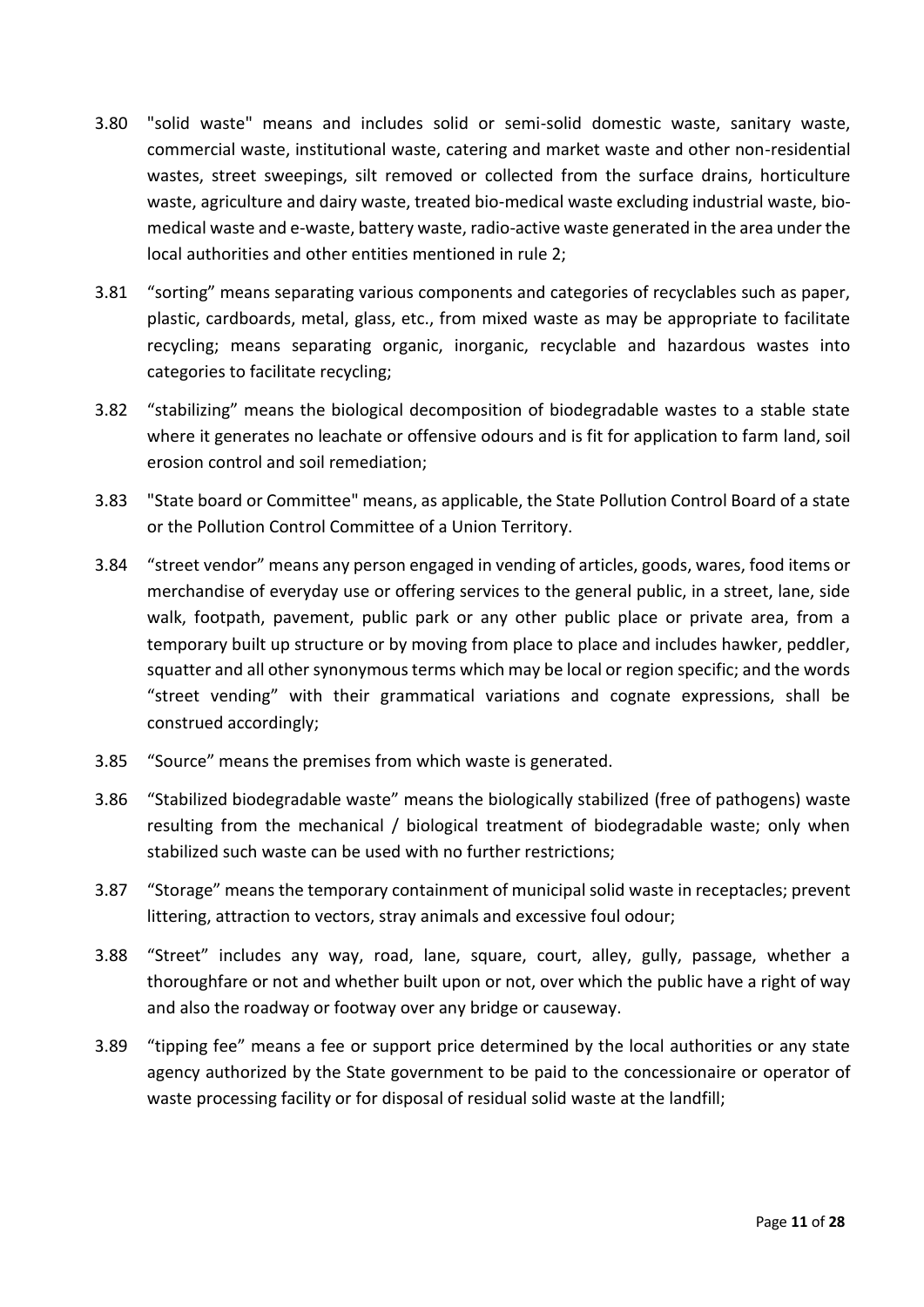- 3.90 "transfer station" means a facility created to receive solid waste from collection Local Body and transport in bulk in covered vehicles or containers to waste processing and, or, disposal facilities;
- 3.91 "transportation" means conveyance of solid waste, either treated, partly treated or untreated from a location to another location in an environmentally sound manner through specially designed and covered transport system so as to prevent the foul odour, littering and unsightly conditions and accessibility to vectors, animals and birds;
- 3.92 "treatment" means the method, technique or process designed to modify physical, chemical or biological characteristics or composition of any waste so as to reduce its volume and potential to cause harm;
- 3.93 "user fee" means a fee imposed by the local body and any entity mentioned in rule 2 on the waste generator to cover full or part cost of providing solid waste collection, transportation, processing and disposal services.
- 3.94 "Vadose water" means the water situated between top soil and ground water table level, i.e. in the unsaturated soil strata.
- 3.95 "vermi composting" means the process of conversion of bio-degradable waste into compost using earth worms;
- 3.96 "waste generator" means and includes every person or group of persons, every residential premises and non-residential establishments including Indian Railways, Defense establishments, which generate solid waste;
- 3.97 "waste hierarchy" means the priority order in which the solid waste is to should be managed by giving emphasis to prevention, reduction, reuse, recycling, recovery and disposal, with prevention being the most preferred option and the disposal at the landfill being the least;
- 3.98 "Waste picker" means a person or groups of persons informally engaged in collection and recovery of reusable and recyclable solid waste from the source of waste generation the streets, bins, material recovery facilities, processing and waste disposal facilities for sale to recyclers directly or through intermediaries to earn their livelihood.
- 3.99 Words and expressions used herein but not defined but defined in the Environment (Protection) Act, 1986, the Water (Prevention and Control of Pollution) Act, 1974, Water (Prevention and Control of Pollution) Cess Act, 1977 and the Air (prevention and Control of Pollution) Act, 1981 and all the Waste Management Rules shall have the same meaning as assigned to them in the respective Acts/Rules.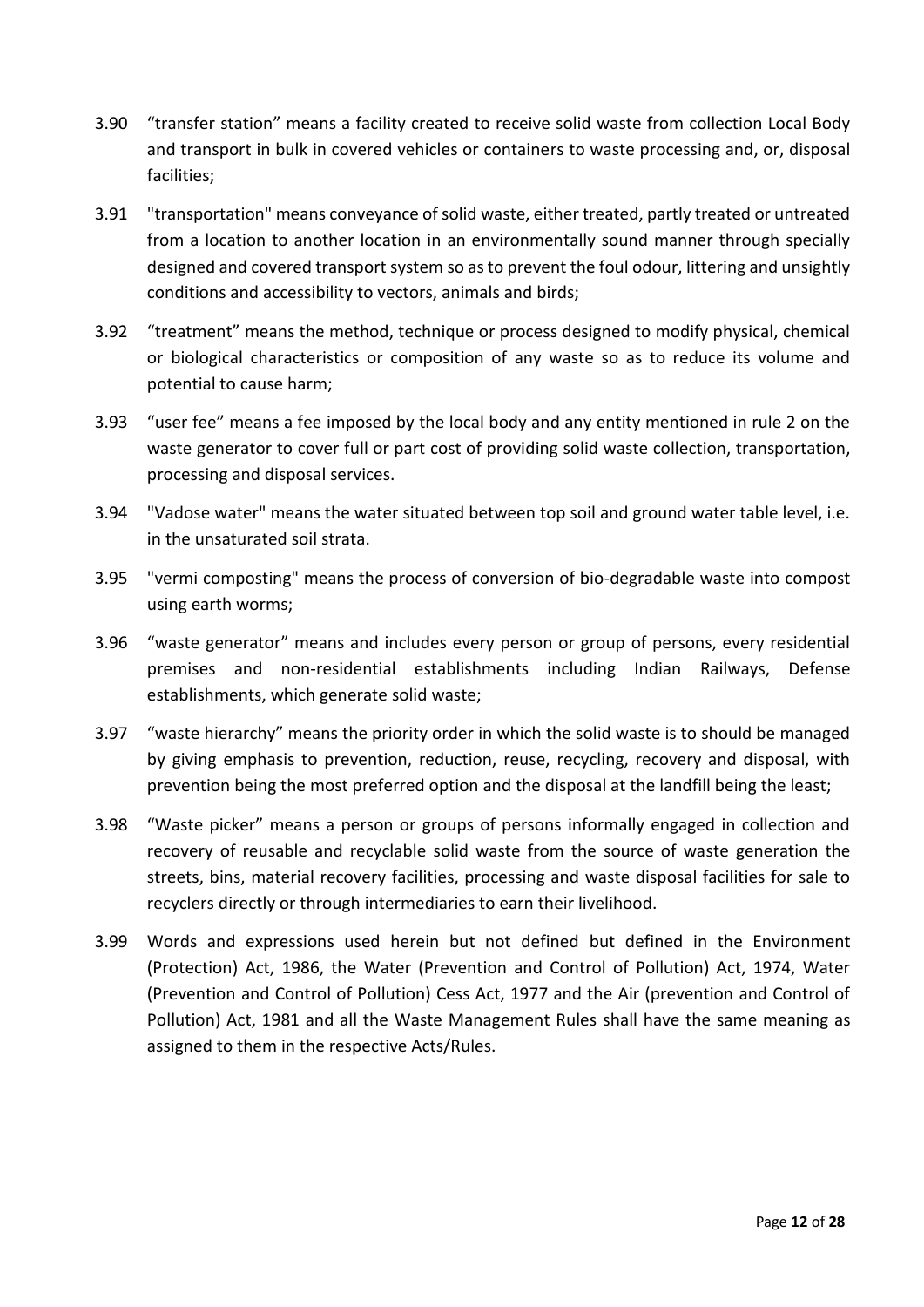## **4 Prohibition of littering, and other nuisances and ensuring "Clean Aangan/Premises/Place"**

4.1 Littering in/or on any public/private place: No person shall throw or deposit litter in any occupied/unoccupied/open/vacant public or private place except in authorized public or private litter receptacles.

4.2 Littering from vehicles: No person shall throw or deposit litter upon any street, road, sidewalk, playground, garden, traffic island or other public/private place from any vehicle either moving or parked.

4.3 Litter from waste carriage vehicles: No person shall drive or move any truck or other vehicle filled with litter unless such vehicles are so designed to cover the litter and loaded as to prevent any litter from being blown off or deposited upon any road, sidewalks, traffic islands, playground, garden or other public place.

4.4 Creating Public Nuisance: No person shall cook, bathe, spit, urinate, defecate, feed animals / birds or allow their droppings/poop, wash utensils or any other object or keep any type of storage in any public place except in such public facilities or conveniences specifically provided for any of these purposes

#### **5 Segregation, storage, delivery and collection of Municipal Solid Waste:**

- 5.1 Segregation of waste into separate specified groups: Every generator of Municipal Solid Waste shall separate the waste at source of generation into the following categories as applicable and shall store separately, without mixing it for segregated storage in authorized storage bins , private/public receptacles for handing over or delivering to authorized waste pickers or waste collectors as directed by the local authority/body from time to time; 1) Bio-degradable (wet) waste,
	- 2) Specified domestic hazardous waste,
	- 3) Fully treated Bio-medical waste (as per applicable rules),
	- 4) Construction and demolition waste,
	- 5) Bulk garden and horticulture waste including tree and plant trimmings,

6) All other non- biodegradable (dry) waste including recyclable and non-recyclable waste. Sanitary waste like napkins, diapers, tampons etc. shall be securely wrapped in pouches provided by the manufacturers or brand owners or in suitable wrappers as instructed by the official / authority and shall be stored with the dry waste for handing over.

7) All bulk generators shall manage the waste at their premises as per instructions notified by the Municipal Corporation/Council/ Board /Urban Area of Mizoram from time to time.

5.2 The Municipal Corporation/Council/ Board /Urban Local Body of Mizoram may separately notify different stages for implementation of the byelaw taking into account the level of awareness among generators of waste as well as availability of infrastructural support in their operational Local Body.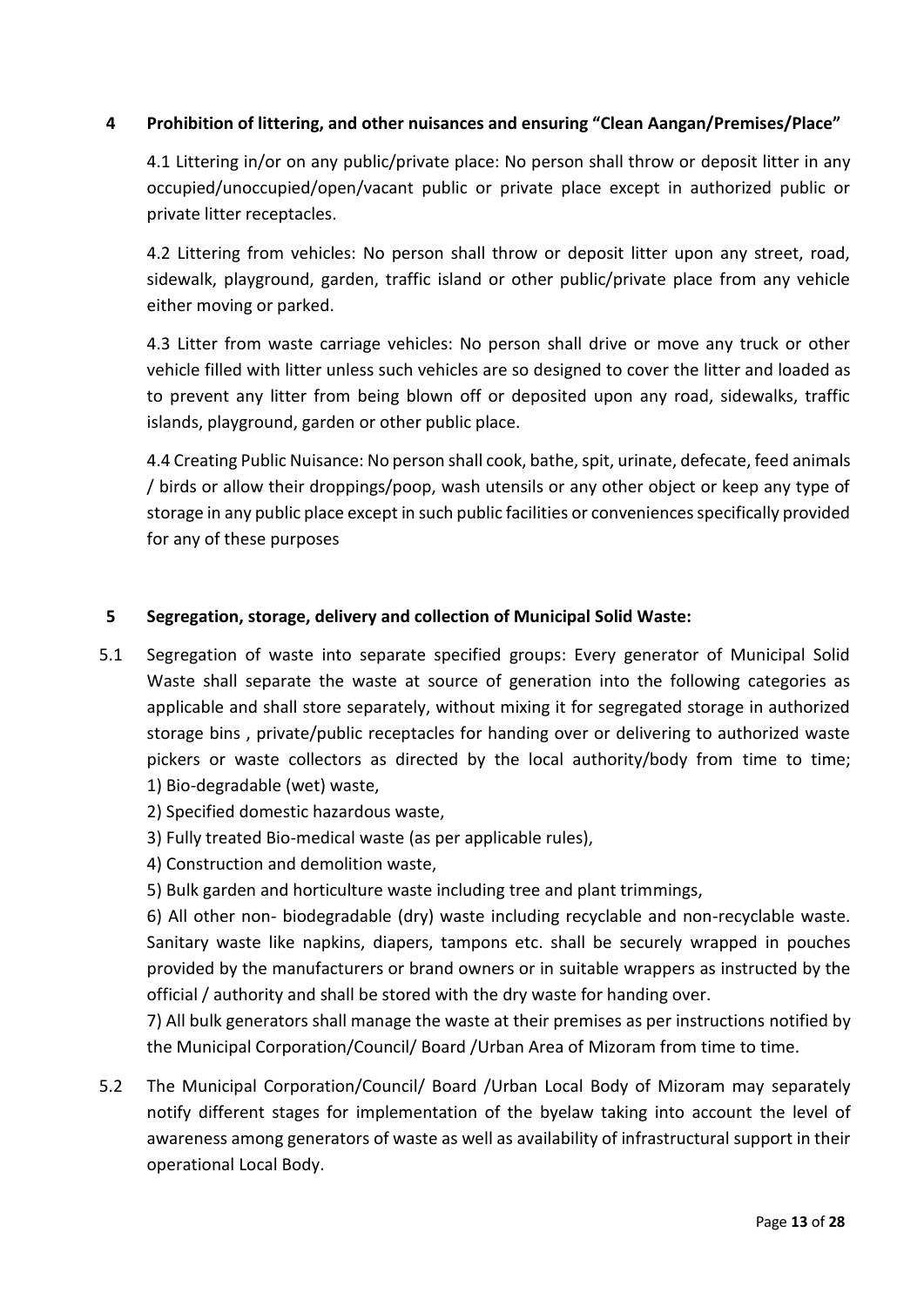- 5.3 The Municipal Corporation/Council/ Board Rules/Urban Local Body of Mizoram shall separately notify from time to time the mandatory colour coding and other specifications of receptacles prescribed for storage and delivery of different types of solid waste to enable safe and easy collection without any mixing or spillage of waste, which generators of different types of solid waste shall have to adhere to.
- 5.4 Delivery of segregated premises waste: It shall be the duty of every generator of municipal solid waste, either owner or occupier of every land and building to collect or cause to be collected from their respective land, premises and building, to segregate waste and to store and deliver the same to the municipal worker/vehicle/waste picker / waste collector deployed by the Municipal Corporation/Council/ Board /Urban Local Body of Mizoram for the purpose.
- 5.5 Bio-degradable waste: Segregated Bio-degradable Municipal Solid Waste (as per the illustrative list in Schedule II if not composted by the generator, shall be stored by them within their premises and its delivery shall be ensured to the municipal worker/vehicle/waste picker / waste collector or to the bio-degradable waste collection vehicle provided for specified commercial generators of bulk bio-degradable waste at such times as may be notified from time to time.
- 5.6 Composting by all generators: Local composting of waste shall be promoted to minimize transportation of waste.
- 5.7 Specified household hazardous waste: (as listed in Schedule III) shall be stored and delivered by every generator of waste to the collection vehicle, which shall be provided weekly/periodically by Municipal Corporation/Council/ Board /Urban Local Body of Mizoram or any other Agency authorized by the Mizoram Pollution Control Board for collection of such waste, or to a center designed for collection of such waste for disposal in a manner that is mandated by the Government of Mizoram or the Mizoram Pollution Control Board.
- 5.8 Untreated bio-medical waste (as listed in Schedule IV) shall be collected & stored in specified type of covered receptacles and delivered by every generator of such waste to the collection vehicle which shall be provided weekly/periodically by Municipal Corporation/Council/ Board /Urban Local Body of Mizoram or any other Agency authorized by the Mizoram Pollution Control Board (MPCB), or to a center designated for collection of such waste, for disposal in manner that is mandated by Mizoram Pollution Control Board (MPCB) in accordance with the Bio-Medical Waste (Management & Handling) Rules, 2016.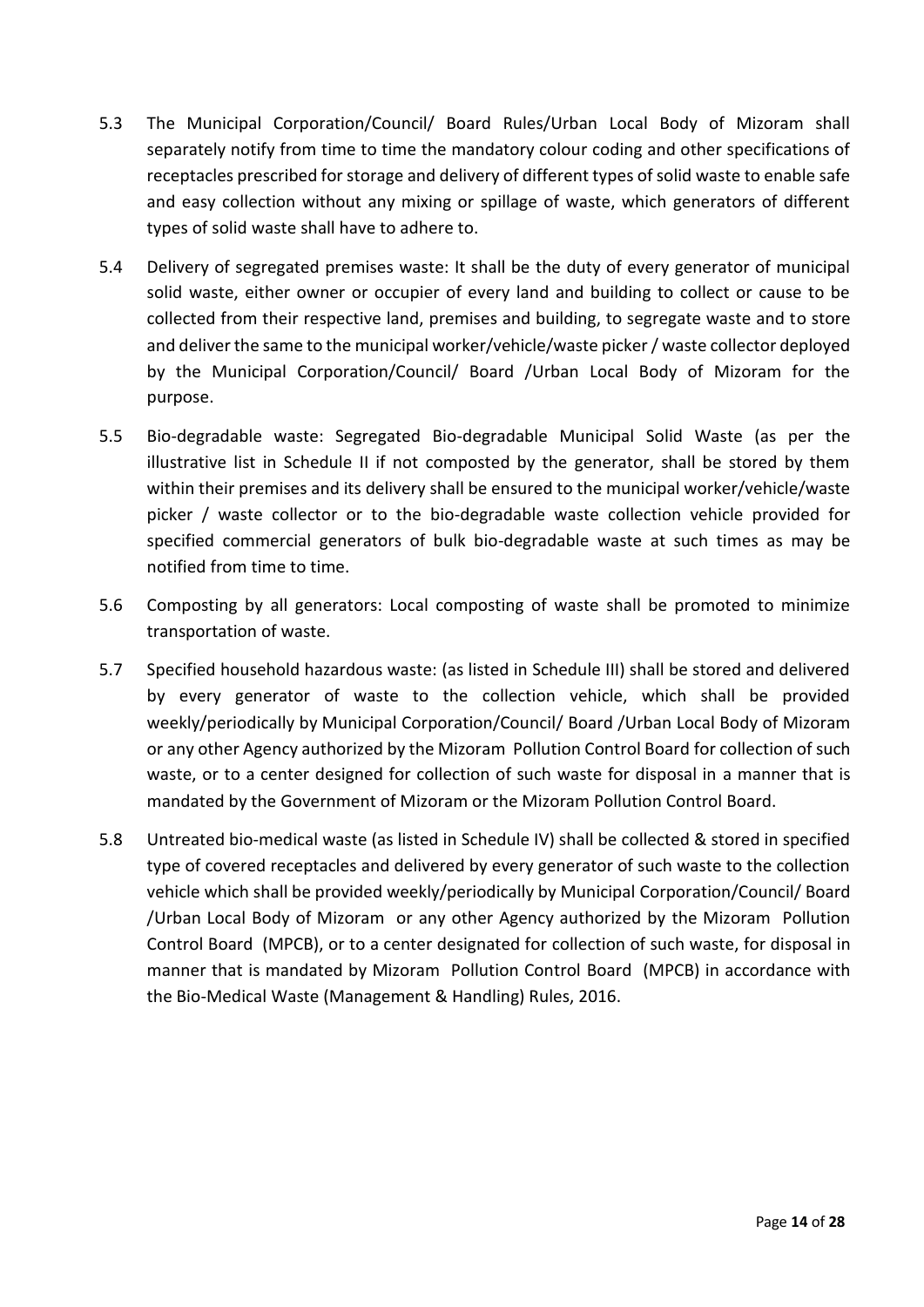- 5.9 Construction and Demolition waste shall be stored and delivered separately at such spot and at such time as notified by Municipal Corporation/Council/ Board /Urban Local Body of Mizoram or its agent from time to time for collection of such waste. Small generators (household level) shall be responsible to segregate the Construction & Demolition waste at source by contacting a local help-line of Municipal Corporation/Council/ Board /Urban Local Body of Mizoram or the Agent who shall then send a vehicle to pick up such segregated construction & demolition waste on payment of necessary charges by the said generator and transport this waste to a processing center. The details of local Help line of Municipal Corporation/Council/ Board /Urban Local Body of Mizoram shall be available in the Offices of the Municipal Corporation/Council/ Board /Urban Local Body of Mizoram and on their website.
- 5.10 All other Non-biodegradable ("Dry") waste both recyclable and non-recyclable shall be stored and delivered by every generator of waste to the dry waste collection vehicle, which shall be provided by Municipal Corporation/Council/ Board /Urban Local Body of Mizoram or its Agents at such spots and at such times as may be notified by them from time-to-time for collection of such waste.
- 5.11 Bulk garden and horticultural waste shall be kept un-mixed and composted at source. The Municipal Corporation/Council/ Board /Urban Local Body of Mizoram shall also notify Instructions/ guidelines with regard to pruning of trees and storage and delivery of tree trimmings including segregated garden and horticultural waste by charging suitable fees as notified by it from time to time, for collection and transport to its facility.
- 5.12 Burning of waste: Disposal by burning of any type of solid waste at roadsides, or at any private or public property is prohibited.

## **6 Obligatory duties of Municipal Corporation/Council/ Board /Urban Local Body**

- 6.1 Action against Transport Contractors/Municipal Corporation/Council/ Board /Urban Local Body of Mizoram Employees: Municipal Corporation/Council/ Board /Urban Local Body of Mizoram shall take action against the Transport Contractor and/or Agents/employees of Municipal Corporation/Council/ Board /Urban Local Body of Mizoram , if any worker of the contractor or of any Municipal Corporation/Council/ Board /Urban Local Body of Mizoram mixes segregated waste at any point of collection, or fails to pick up waste as per the specified time schedule.
- 6.2 Infrastructure facilities: Municipal Corporation/Council/ Board /Urban Local Body of Mizoram shall provide adequate infrastructure facilities to assist citizens' compliance with these Bye-laws. In addition to waste collection services, litter bins, dry waste sorting centers, and composting centers shall be set up, wherever possible and essential, in consultation with local citizens. Adequate community toilets shall be provided in slum localities with the participation of Community Based Organizations to prevent nuisance such as defecating /urinating, washing and bathing in public places.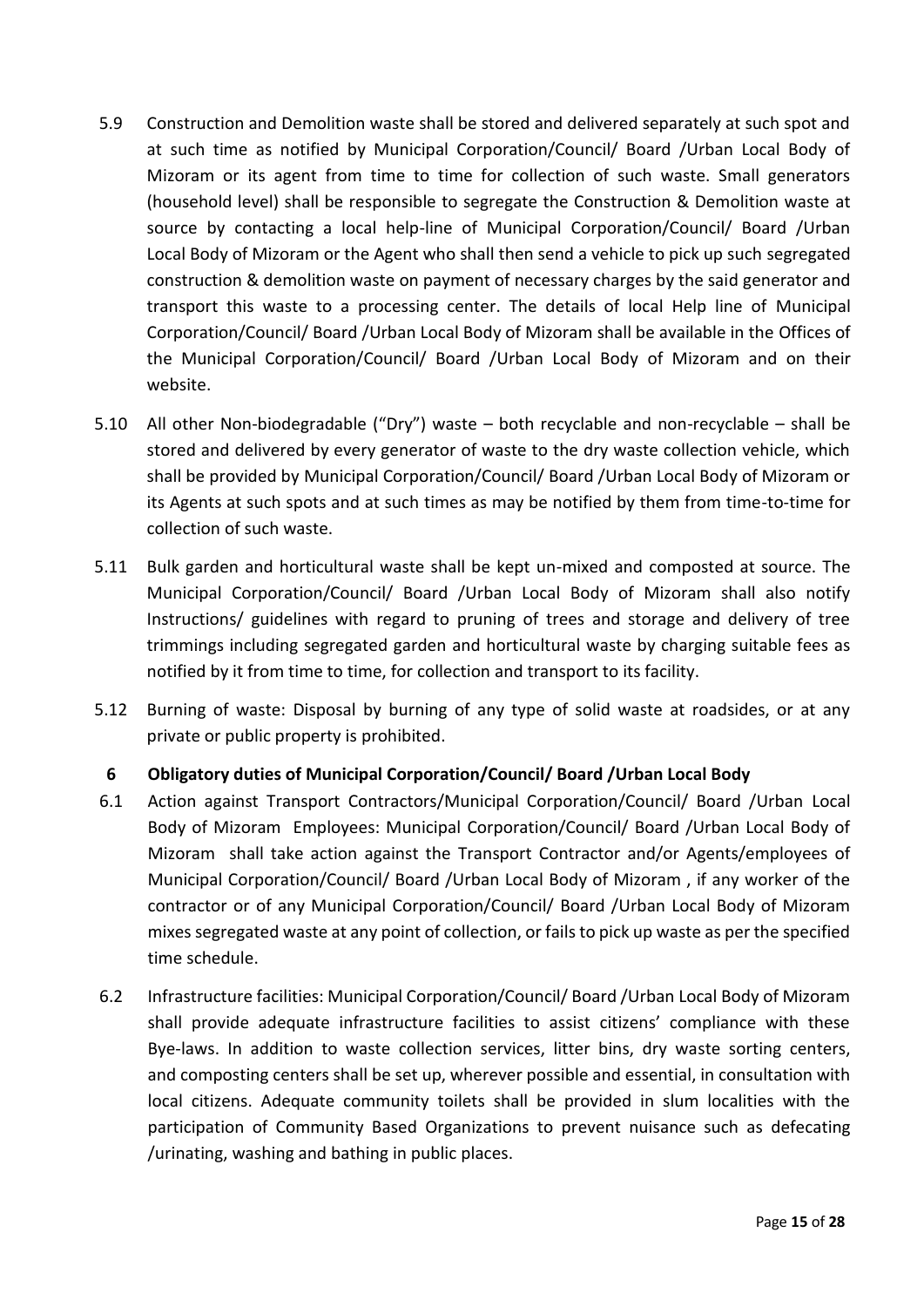- 6.3 Citizen Resource Base: The Municipal Corporation/Council/ Board /Urban Local Body of Mizoram shall facilitate information about composting as well as recycling of dry waste through composting centers and dry waste sorting centers listing them on its website.
- 6.4 Bio-degradable puja articles: The Municipal Corporation/Council/ Board /Urban Local Body of Mizoram shall authorize interested organizations to collect bio-degradable 'puja' articles (flowers, leaves, fruits etc.) at certain designated sites near water-bodies such as beaches, lakes, ponds, etc. in notified receptacles. The collection from such receptacles shall preferably be composted at a suitable location.
- 6.5 Point-to-Point waste collection services: The Municipal Corporation/Council/ Board /Urban Local Body of Mizoram shall provide for the collection of the municipal solid waste from specific pick-up points on a public or private road up to which the generator must bring the collected, segregated and stored waste for delivery to municipal worker/vehicle/waste picker / waste collector provided by Municipal Corporation/Council/ Board /Urban Local Body of Mizoram according to the route plans at such times and at such spots as notified by the concerned official/authority in advance for specified types of waste for different localities.
- 6.6 Collection at source: Municipal Corporation/Council/ Board /Urban Local Body of Mizoram shall provide for the collection of municipal solid waste from premises of a building or group of buildings from waste storage receptacles kept on the premises to which Municipal Corporation/Council/ Board /Urban Local Body of Mizoram vehicles / workers shall be provided access at such times as may be notified by the concerned official/authority of Municipal Corporation/Council/ Board /Urban Local Body of Mizoram .
- 6.7 Data about waste received at landfill: Municipal Corporation/Council/ Board /Urban Local Body of Mizoram shall release publicly, the monthly data about the quantity of waste going to the different landfills and waste processing sites. Such information shall be available at the Office and on Municipal Corporation/Council/ Board /Urban Local Body of Mizoram website.
- 6.8 Community Bins in public places:

a) Municipal Corporation/Council/ Board /Urban Local Body of Mizoram shall provide and maintain suitable community bins on public roads or other public spaces, as determined by the Municipal Corporation/Council/ Board /Urban Local Body of Mizoram itself or through an Agent as an interim arrangement till Municipal Corporation /Council /Board /Urban Local Body of Mizoram make provision for collection at source or point-to-point collection at the required frequencies and shall notify the same on Municipal Corporation/Council/ Board /Urban Local Body of Mizoram website from time to time.

b) Segregated waste shall be delivered by the concerned generators to such community bins, and thereafter collected by Municipal Corporation/Council/ Board /Urban Local Body of Mizoram. Municipal Corporation/Council/ Board /Urban Local Body of Mizoram or its Agents to ensure compliance of segregation and avoidance of public nuisance and health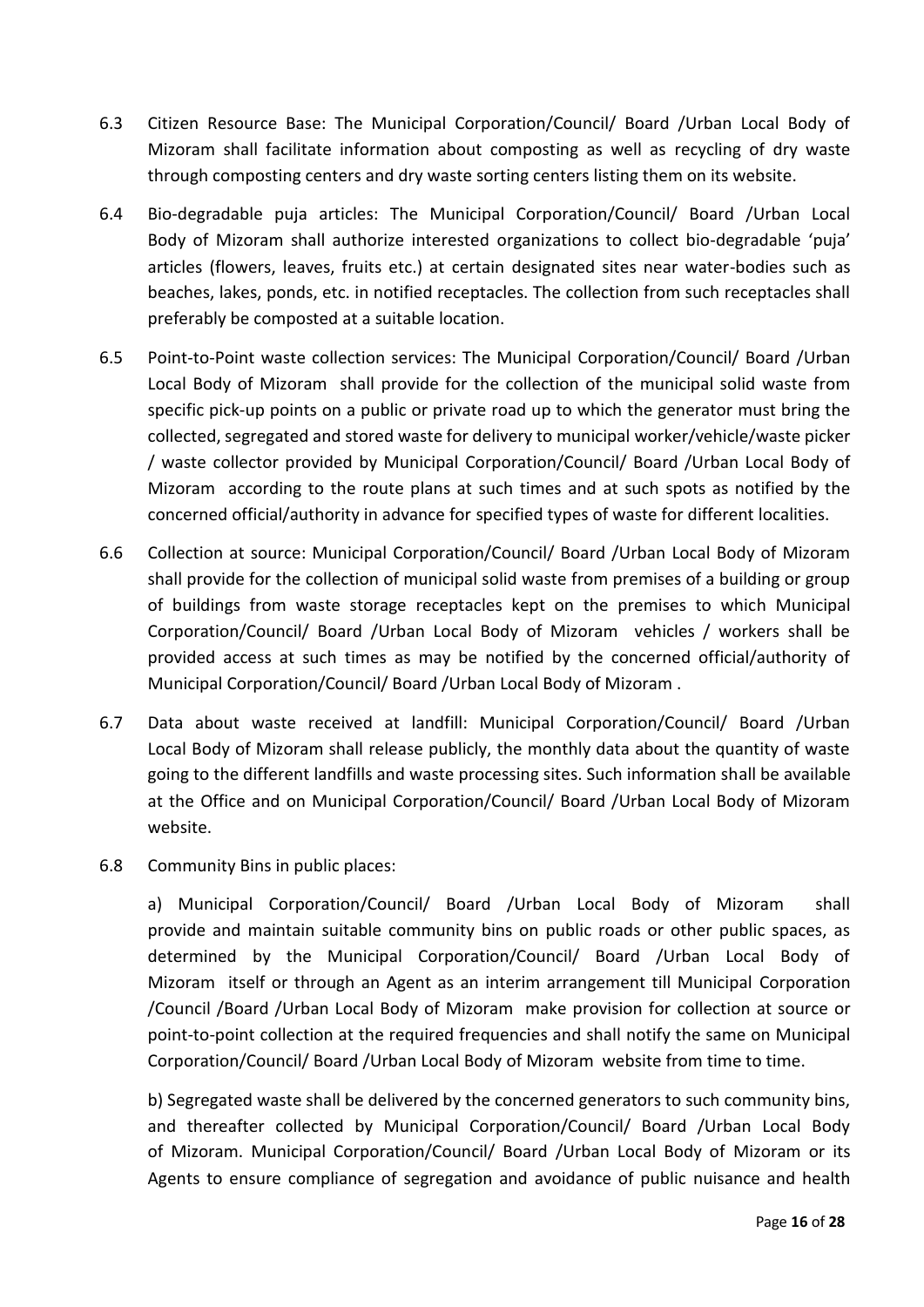hazards from these community bins. Every community bin shall be separate for biodegradable and non-bio-degradable waste. Details of all such places including the arrangements and schedules of waste collection from such places shall be available at the Office and on Municipal Corporation/Council/ Board /Urban Local Body of Mizoram website. c) Official/authority of Municipal Corporation/Council/ Board /Urban Local Body of Mizoram shall ensure that at no point of time the community bins are not overflowing nor exposed to open environment and prevent their scattering by rag pickers, stray animals or birds etc.

- 6.9 Dry waste sorting centers / Material Recovery Facilities: In order to regulate and facilitate the sorting of the recyclable and non-recyclable waste, the Municipal Corporation/Council/ Board /Urban Local Body of Mizoram shall provide for as many dry waste sorting centers as possible and required. These dry waste sorting centers shall be on Municipal Corporation/Council/ Board / Urban Local Body of Mizoram land or land belonging to the Government or other bodies, made available especially for this purpose, or in the form of sheds or kiosks provided at suitable public places and shall be manned/operated by registered cooperative societies of waste pickers / licensed recyclers or any other Agents authorized / appointed by Municipal Corporation/Council/ Board /Urban Local Body of Mizoram . The non-recyclable waste, which remains after sorting shall be further, transported from such sorting centers from time-to- time to waste disposal sites for processing or landfilling. Such center shall be fenced/ screened in such a way that waste shall not be visible to passersby.
- 6.10 Time schedule and route of collection: The daily and weekly time schedules and routes of Municipal Corporation/Council/ Board /Urban Local Body of Mizoram collection of different types of municipal solid waste shall be fixed and notified in advance by the concerned official/authority. Details shall be available at all Offices and on the Municipal Corporation/Council/ Board /Urban Local Body of Mizoram website.

a. A time will be fixed compulsorily in each area to collect garbage from each house /premises/ Aangan. Usually, the time will be from 7.00 to 11.00 in the morning but can vary. But the urban local body should ensure compliance with the timed fixed for any special cleaning purpose. A bell/horn/announcement (whose sound must not be over the permissible sound limit) should be fitted on the vehicle of garbage collection/blown by worker so that the residents can be made aware of collection being undertaken.

b. The time for garbage collection from commercial establishments/shops/markets shall be from 9.00 to 12.00 in the morning in general but can vary.

6.11 Similarly, the arrangements for the collection of construction and demolition waste, and garden and horticultural waste, by Municipal Corporation/Council/ Board /Urban Local Body of Mizoram or its licensees shall be made available to the public as well as to the bulk generators of waste by the official/authority as the case may be.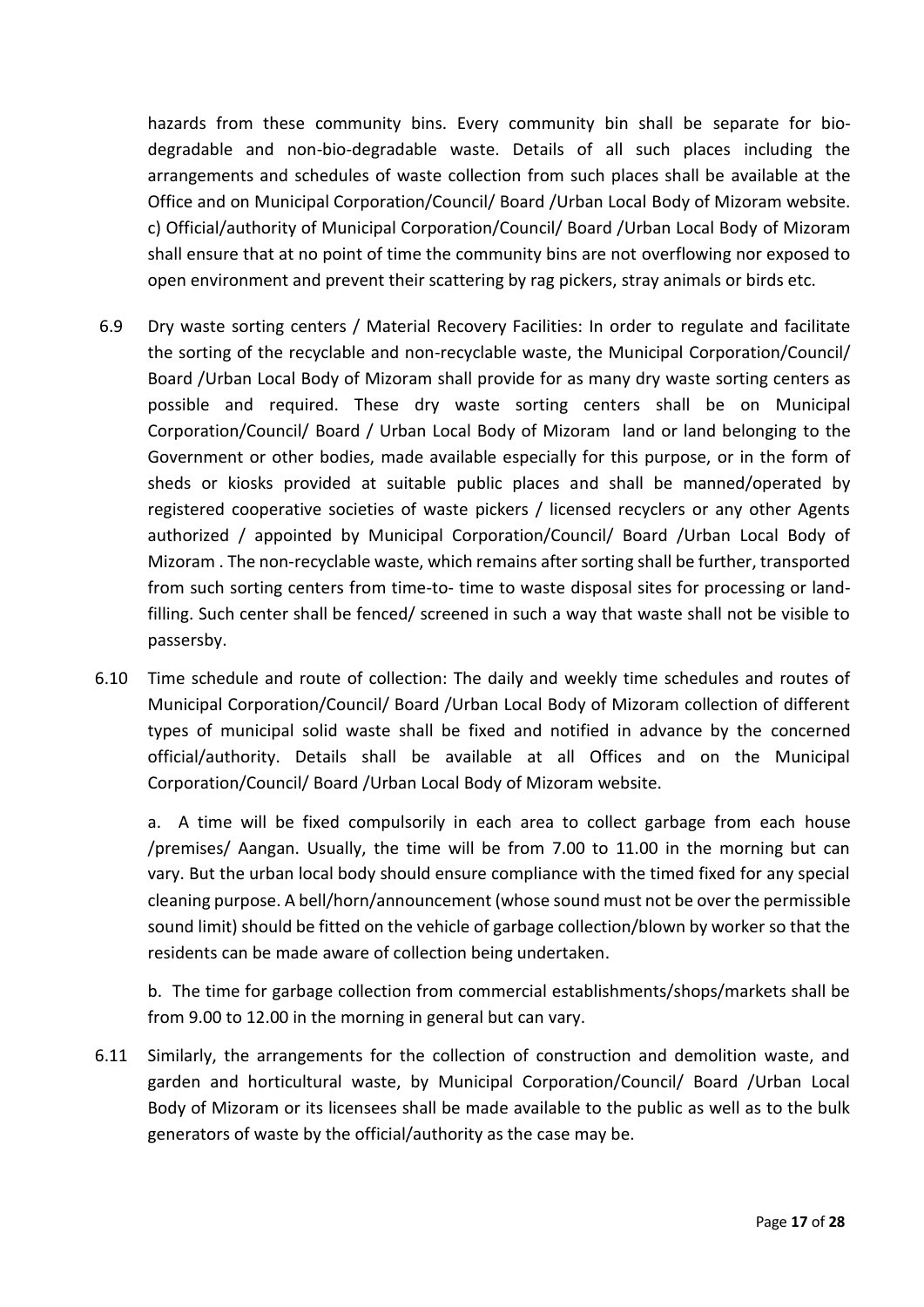- 6.12 Surprise checks: Any authorized Officer / Agent of Municipal Corporation/Council/ Board /Urban Local Body of Mizoram shall have right to enter, at all reasonable times, with such assistance as he considers necessary, any place for the purpose of
	- (i) performing any of the functions entrusted to him by Municipal Corporation / Council / Board / Urban Local Body of Mizoram or
	- (ii) determine whether, and if so, in what manner, any such functions are to be performed, or whether any provisions of these Bye-laws has been complied with.
- 6.13 Nuisance Detectors: The official/authority shall provide and strengthen the system of Nuisance Detectors by providing suitable uniforms and vehicles to Nuisance Detectors
- 6.14 Publicity: Citizen Information Services: The Municipal Corporation/Council/ Board /Urban Local of Mizoram shall publicize the provision of the Bye-laws through the media of signs, advertisement, leaflets, announcement on radio and televisions, newspapers and through any other appropriate means, so that all citizens are made aware about the statutory duties of citizens and the Municipal Corporation/Council/ Board /Urban Local Body of Mizoram for services, recycling, anti-litter and anti-nuisance penalties and fines.
- 6.15 Designated officers and periodic reports: The official/authority concerned shall designate officers under their control who shall be responsible for implementing the obligatory responsibilities of Municipal Corporation/Council/ Board /Urban Local Body of Mizoram specified under these Bye-laws in accordance with the plans and time schedules for implementation. The specific plans and time schedules and achievements against the same along with reasons for short falls, if any, shall also be shared publicly by the official/authority through the Municipal Corporation/Council/ Board /Urban Local Body of Mizoram website.
- 6.16 Transparency and Public Accessibility: To ensure greater transparency and public accessibility, the Municipal Corporation/Council/Board/Urban Local Body of Mizoram shall provide all necessary information that is required to be publicized through its website eg., www.udpamizoram.nic.in.
- 6.17 Co-ordination with Government Bodies: Municipal Corporation/Council/ Board /Urban Local Body of Mizoram shall co-ordinate with other government agencies and authorities, to ensure compliance of these Bye-laws, within Local Body under the jurisdiction or control of such bodies.
- 6.18 The urban local body shall ensure arrangements for cleaning daily or at set intervals and all the year through at all the public roads, places, colonies, slums, Local Body, markets and tourism places, parks of the urban body, cremation grounds etc. and the urban local body shall be committed to collect and carry the garbage from these places door to door or from the nearest garbage bin/container/facility and transport it from there to the final disposal place in closed vehicles.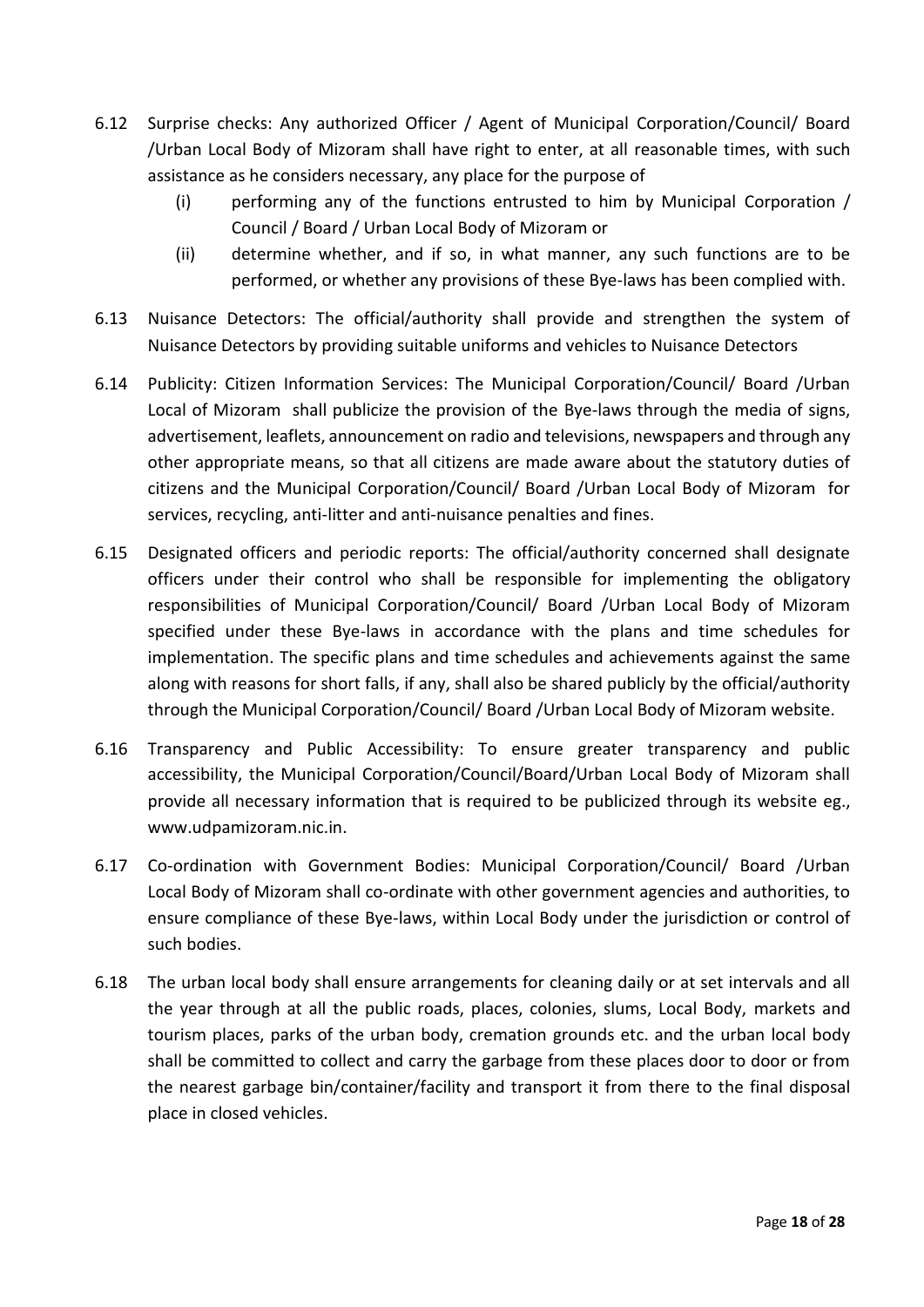- 6.19 The urban local body shall utilize its own/outsourced/contract sanitation workers and vehicles in carrying out sanitation and solid waste management functions for full or partial daily cleaning work, so that the urban body is able to keep its area neat and clean in public interest.
- 6.20 In order to manage the complete daily cleaning system of the city, the urban local body shall establish a ward office (complaint center) in each ward, garbage bin/container at suitable places as required, public toilets/urinals, transfer stations to transport the garbage to the landfill for final disposal, processing unit, etc.
- 6.21 User changes: The urban local body shall levy user charges from the households / premises for the waste management services rendered as per the table given below as determined from time to time. For this purpose, the urban local body shall appoint its staff/designated persons in all the regions/Local Body/wards of the corporation/council/ Board to collect garbage from every home/premises in compliance with Solid Waste Management Rules, 2016.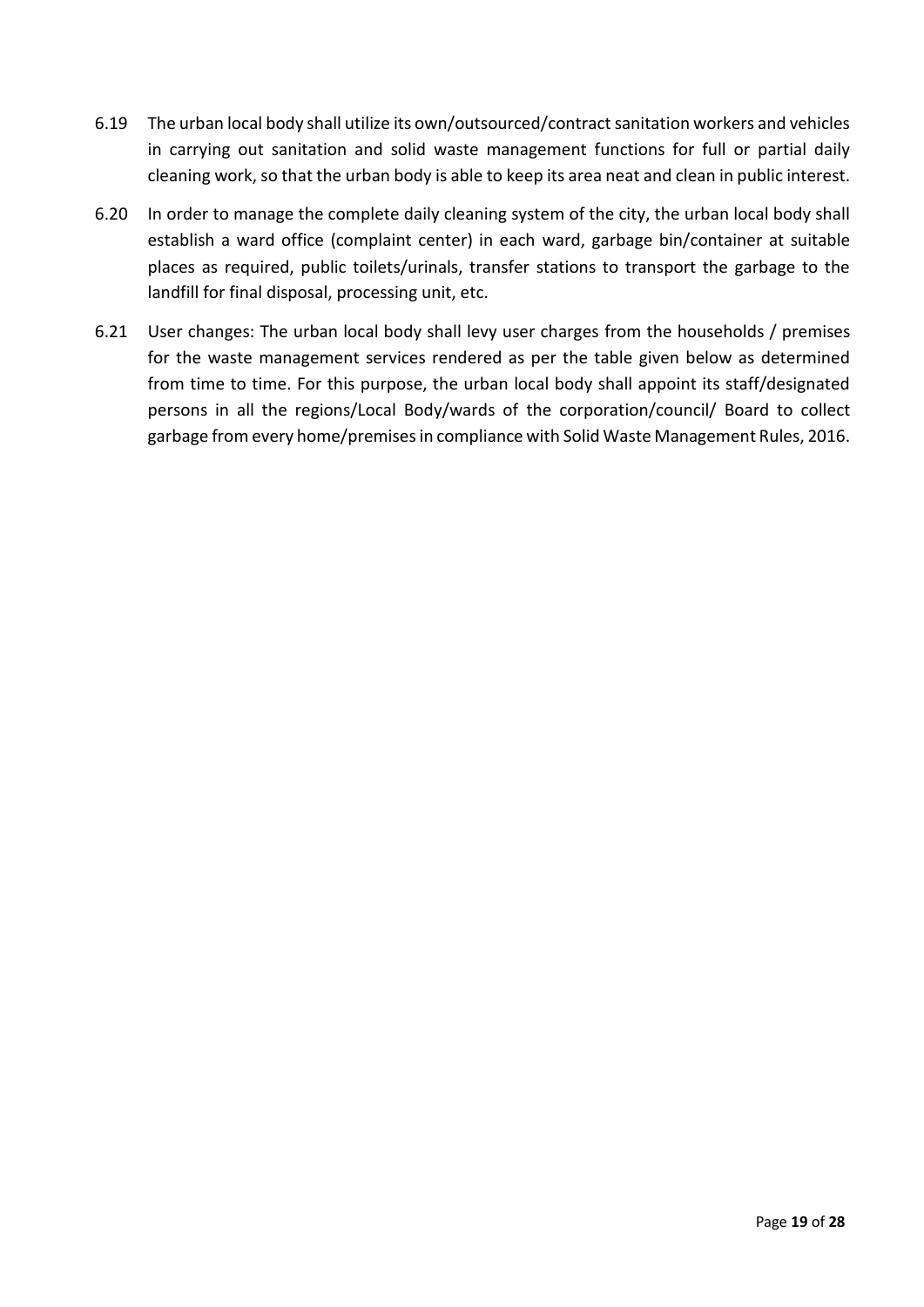## 6.22 The Rates/User Charges/Fees for collecting garbage from home and establishments for Garbage Collection are fixed as follows: -

TABLE:

| S1.<br>N <sub>o</sub> | <b>Category of Customer</b>                                                            |                                 | Municipal<br>Corporation<br>/ULB<br>Fees/month<br>Population $\geq$ 3<br>lakh | Municipal<br>Council /ULB<br>Fees/month<br>Population<br>$(\geq 50,000 < 3$<br>lakh) | Municipal<br>Board / ULB<br>Fees/month<br>Population<br>$<$ 50,000 |
|-----------------------|----------------------------------------------------------------------------------------|---------------------------------|-------------------------------------------------------------------------------|--------------------------------------------------------------------------------------|--------------------------------------------------------------------|
| $\mathbf{1}$          | Household                                                                              |                                 | Rs 20 - 80                                                                    | Rs 20 - 50                                                                           | Rs. 20 - 50                                                        |
| $\overline{2}$        | Commercial                                                                             | Small                           | <b>Rs</b> 300                                                                 | <b>Rs</b> 200                                                                        | <b>Rs</b> 100                                                      |
|                       | establishments, Shops, tea<br>stall, Restaurant, eating<br>places.                     | Medium                          | <b>Rs</b> 500                                                                 | <b>Rs</b> 300                                                                        | <b>Rs 200</b>                                                      |
|                       |                                                                                        | Large                           | <b>Rs</b> 1000                                                                | <b>Rs</b> 500                                                                        | <b>Rs</b> 300                                                      |
| 3                     | <b>Guest House</b>                                                                     | $\epsilon = 10$ beds            | <b>Rs</b> 200                                                                 | <b>Rs</b> 100                                                                        | <b>Rs</b> 100                                                      |
|                       |                                                                                        | $10 - 20$ beds                  | <b>Rs</b> 350                                                                 | <b>Rs</b> 150                                                                        | <b>Rs</b> 150                                                      |
|                       |                                                                                        | $20 - 50$ beds                  | <b>Rs</b> 500                                                                 | <b>Rs</b> 250                                                                        | <b>Rs 250</b>                                                      |
|                       | Hotel/Home stay                                                                        | $<$ 20 beds                     | <b>Rs</b> 300                                                                 | <b>Rs</b> 200                                                                        | <b>Rs 200</b>                                                      |
| $\overline{4}$        |                                                                                        | $< 50$ beds                     | <b>Rs</b> 500                                                                 | <b>Rs</b> 300                                                                        | <b>Rs</b> 300                                                      |
|                       |                                                                                        | $>50$ beds -100 beds            | <b>Rs</b> 700                                                                 | <b>Rs</b> 500                                                                        | <b>Rs 500</b>                                                      |
|                       | Hostel                                                                                 | $<$ 20 beds                     | <b>Rs</b> 500                                                                 | <b>Rs</b> 300                                                                        | <b>Rs</b> 300                                                      |
| 5                     |                                                                                        | $< 50 - 100$ beds               | <b>Rs</b> 700                                                                 | <b>Rs</b> 500                                                                        | <b>Rs 500</b>                                                      |
|                       |                                                                                        | $> 100$ beds                    | <b>Rs</b> 1000                                                                | <b>Rs</b> 700                                                                        | <b>Rs</b> 700                                                      |
| 6                     | Small and Cottage<br>Industry, workshops (Only<br>non-hazardous) waste                 | Small                           | <b>Rs</b> 300                                                                 | <b>Rs</b> 200                                                                        | <b>Rs</b> 100                                                      |
|                       |                                                                                        | Medium                          | <b>Rs</b> 500                                                                 | <b>Rs</b> 300                                                                        | <b>Rs</b> 200                                                      |
|                       | upto10 kg per day                                                                      | Large                           | <b>Rs</b> 1000                                                                | <b>Rs</b> 500                                                                        | <b>Rs</b> 300                                                      |
|                       | Go-downs, Storage<br>Houses                                                            | Small                           | <b>Rs</b> 300                                                                 | <b>Rs</b> 200                                                                        | <b>Rs</b> 100                                                      |
| $\tau$                |                                                                                        | Medium                          | <b>Rs</b> 500                                                                 | <b>Rs</b> 300                                                                        | <b>Rs</b> 200                                                      |
|                       |                                                                                        | Large                           | <b>Rs</b> 1000                                                                | <b>Rs</b> 500                                                                        | <b>Rs</b> 300                                                      |
|                       | Community Halls, Festival<br>Halls, Auditoriums and<br>other public gathering<br>place | Small                           | <b>Rs</b> 300                                                                 | <b>Rs</b> 200                                                                        | <b>Rs</b> 100                                                      |
| 8                     |                                                                                        | Medium                          | <b>Rs</b> 500                                                                 | <b>Rs</b> 300                                                                        | <b>Rs</b> 200                                                      |
|                       |                                                                                        | Large                           | <b>Rs</b> 1000                                                                | <b>Rs</b> 500                                                                        | <b>Rs</b> 300                                                      |
|                       | Clinic/Laboratories (only<br>Non-hazardous Waste)                                      | Small                           | <b>Rs</b> 300                                                                 | <b>Rs 200</b>                                                                        | <b>Rs</b> 100                                                      |
| $\mathbf Q$           |                                                                                        | Medium                          | <b>Rs</b> 500                                                                 | <b>Rs</b> 300                                                                        | <b>Rs 200</b>                                                      |
|                       |                                                                                        | Large                           | <b>Rs</b> 1000                                                                | <b>Rs</b> 500                                                                        | <b>Rs</b> 300                                                      |
| 10                    | Office/Institutions/Private<br>firms                                                   | Small $(10 - 30)$<br>workers)   | <b>Rs</b> 300                                                                 | <b>Rs</b> 200                                                                        | <b>Rs</b> 100                                                      |
|                       |                                                                                        | Medium $(30 - 100)$<br>workers) | <b>Rs</b> 500                                                                 | <b>Rs</b> 300                                                                        | <b>Rs</b> 200                                                      |
|                       |                                                                                        | Large $(>100$ workers)          | <b>Rs</b> 1000                                                                | <b>Rs</b> 500                                                                        | <b>Rs</b> 300                                                      |
| 11                    | Other places not marked<br>as above such as<br>Vendors/Hawkers etc.                    | Permanent                       | Rs 20 - 80                                                                    | Rs 20 - 50                                                                           | Rs. 20 - 50                                                        |
|                       |                                                                                        | Temporary                       | Rs 20 per day                                                                 | Rs 15 per day                                                                        | Rs 10 / day                                                        |

The urban local body concerned/Town Committee on Sanitation/District Administration/District Urban Development Authority may amend the rates of Fees as per their convenience / subject to availability of facilities and cost of transportation in their respective jurisdiction and the increase in rate of garbage collection in future will also be under the authority /ULB concerned.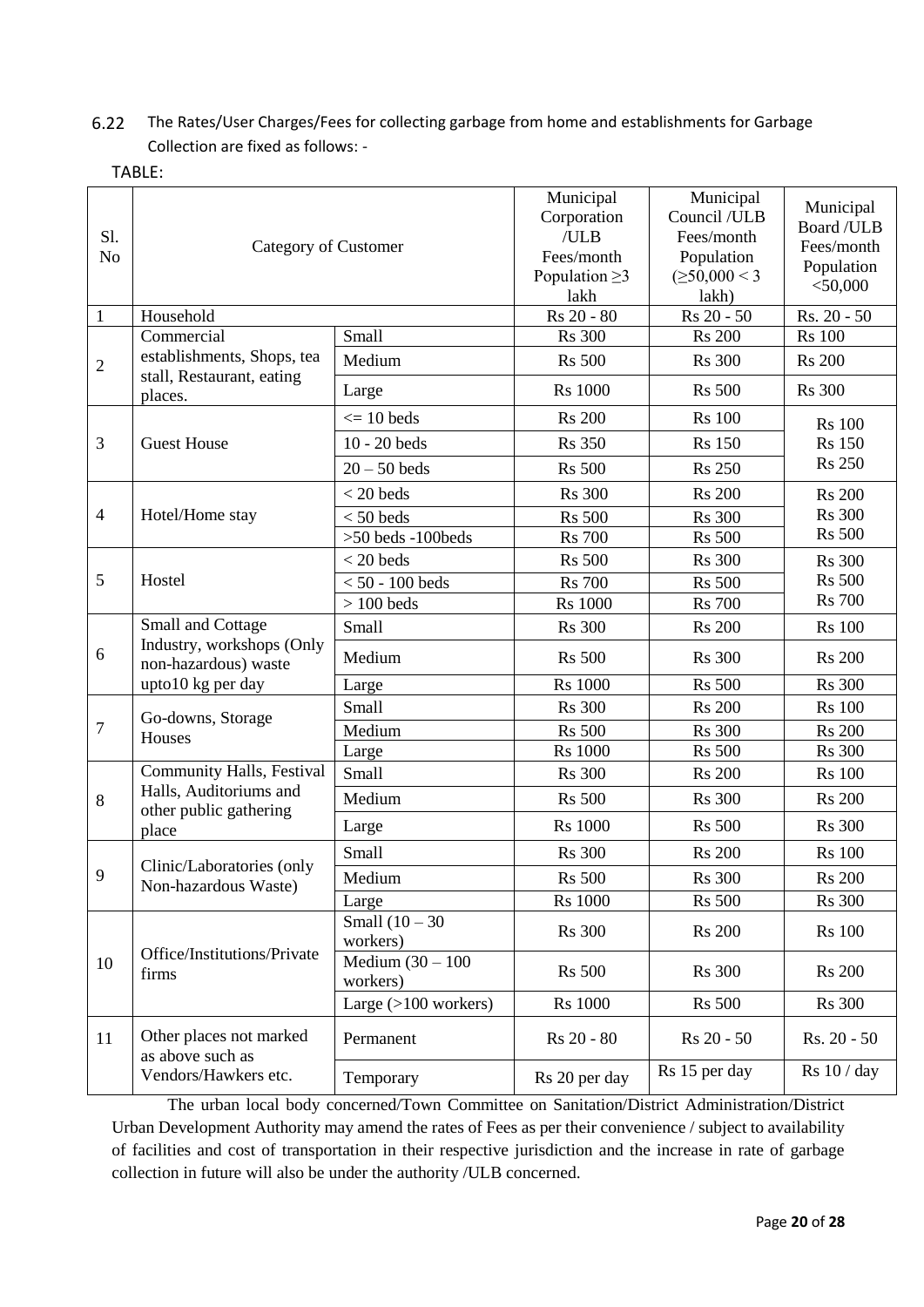- 6.23 The charges for door to door or point garbage collection as above shall be collected only by the authorized institution/person of each ward/area. The above rates shall be properly advertised by the ULB/institution/person and the rates shall also be displayed on the Waste Management Vehicles. The authorized institution/person shall also write the name of the authorized institution/person on the Waste Management Vehicles.
- 6.24 The waste shall not be handled manually. But, due to some unprecedented circumstances, if the waste material has to be manually handled and lifted using manual labour, in such circumstances manual labour would be used with all due care and precautions of personal safety gear.
- 6.25 If the waste material is not disposed by any person on the designated sites, waste bins, litter bins, containers kept on the road and parks by the concerned municipal council/corporation and is disposed by any person/party elsewhere where waste disposal is prohibited, in such circumstances, Fine / compounding charges can be levied on the concerned person/party in addition to fine.
- **7 Obligatory Responsibilities of Municipal Corporation/Council/ Board /Urban Local Body of Mizoram and /or generators of waste in case of some specific categories/situations:** Keeping in mind the particular nature of some situations, the following responsibilities are specifically mandated:
- 7.1 Poultry, Fish and Slaughter Waste (From all Local Body other than designated slaughter houses and markets)

7.1.1 Every owner / occupier of any premises other than designated slaughter houses and markets, who generates poultry, fish and slaughter waste as a result of any commercial activity, shall store the same separately in closed, hygienic condition and deliver it at a specified time, on a daily basis to Municipal Corporation/Council/ Board /Urban Local Body of Mizoram collection vehicle provided for this purpose. Deposit of such waste in any community bin is prohibited and shall attract fines as indicated in the schedule of Fines.

7.1.2 The official/authority of Municipal Corporation/Council/ Board /Urban Local Body of Mizoram shall be responsible for repair/remodeling of civic facilities in the markets to provide maximum hygiene and sanitary conditions in the market premises.

7.2 Vendor/Hawkers:

All vendors/hawkers shall keep their biodegradable and other waste unmixed in containers / bins at the site of vending for segregated storage of waste generated by that vending activity. It shall be the responsibility of the generator/ vendor to deliver this waste duly segregated to the Municipal Collection Vehicle of Municipal Corporation/Council/ Board /Urban Local Body of Mizoram or to the nearest designated community bins. Failing which fine shall be imposed as per the Schedule of Fines. Each Vendor/hawker shall be responsible to maintain their 'Clean Aangan'.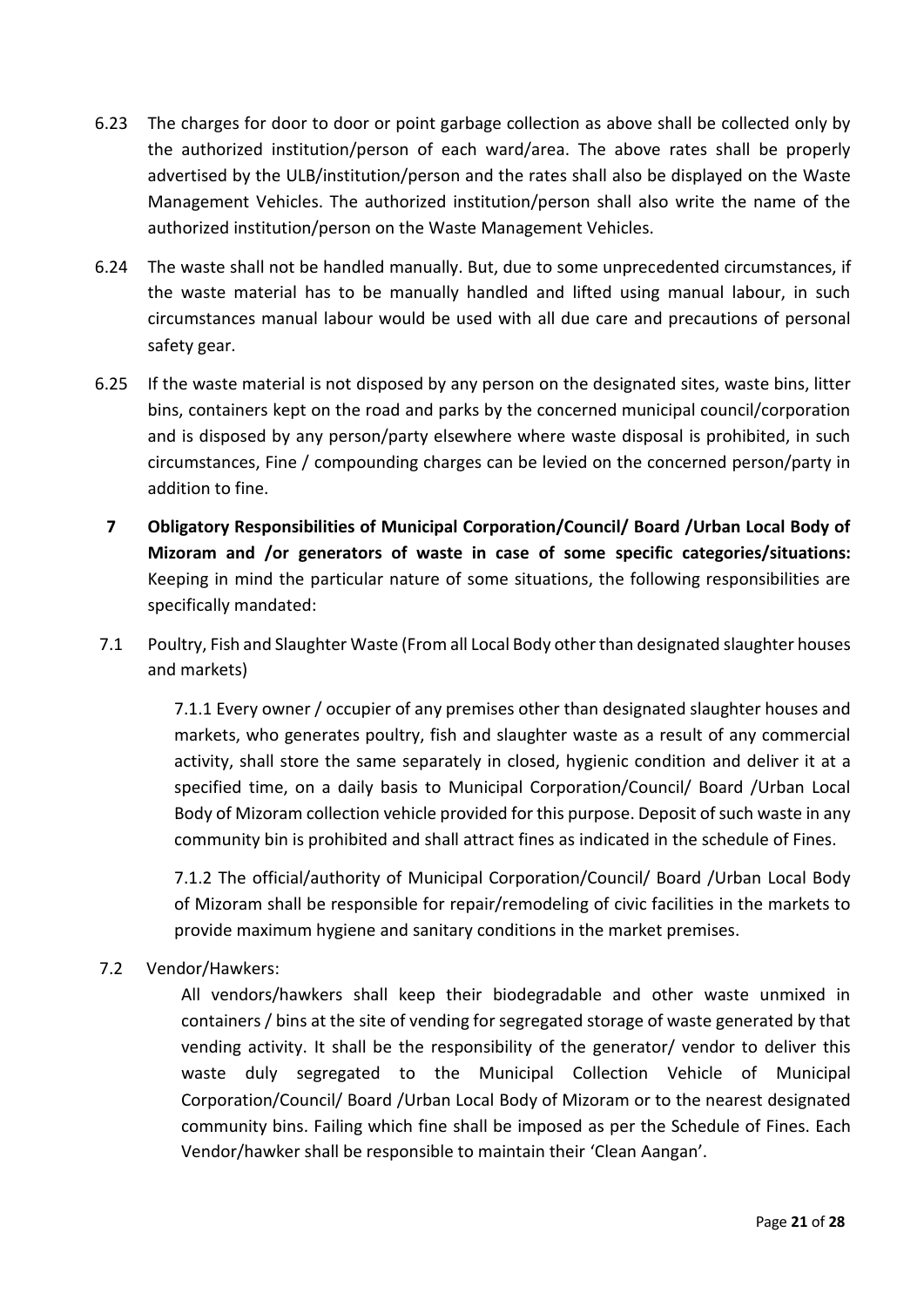#### 7.3 House /gullies/Service Lanes:

6.3.1 It shall be the responsibility of the owner/occupier of premises within house-gullies to ensure that no waste is dumped or thrown in the house-gully, and to segregate and deliver any solid waste to the waste collection vehicle which shall be provided by Municipal Corporation/Council/ Board /Urban Local Body of Mizoram at such spots and at such times as may be notified by official/authority.

6.3.2 Where owners/occupiers of such premises wish to avail of the services of Municipal Corporation/Council/ Board /Urban Local Body of Mizoram for the cleaning of the house gully, they must apply to the concerned Office of Municipal Corporation/Council/ Board /Urban Local Body of Mizoram and pay suitable prescribed charges as notified by Municipal Corporation/Council/ Board /Urban Local Body of Mizoram from time to time. It shall be the responsibility of the owners/occupiers to provide access to the house gully for cleaning purposes.

- 7.4 Litter by owned / pet animals It shall be the responsibility of the owner of any pet animal to promptly scoop/clean up any poop/litter/fecal matter created by any owned/pet animals on the street or any public place and take adequate steps for the proper disposal of such waste their own sewage or other such sanitary system.
- 7.5 Public Gatherings and Events:

7.5.1 For Public Gatherings and Events, organized in public places for any reason (including for processions, exhibitions, circus, fairs, political rallies, commercial, religious, socio-cultural events, protests and demonstrations, etc.) where Police and/or Municipal Corporation /Council/Board/Urban Local Body of Mizoram permission is required, it shall be the responsibility of the Organizer of the event or gathering to ensure the cleanliness of that area as well as all appurtenant Local Body immediately after the event.

7.5.2 A Refundable Cleanliness Deposit: The Organizer of the event shall pay required deposit with the concerned office for the duration of the event, which shall be refundable on the completion of the event on notifying that the said public place has been restored back to a clean state, and any waste generated as a result of the event has been collected and transported to designated sites, to the satisfaction of official/authority concerned. This deposit shall be only for the cleanliness of the public place and does not cover any damage to property. This section shall also, apply to various other events which are being organized outside the Municipal Parks i.e. on roads/lanes etc.

In case the Organizers of the event wishes to avail of the services of Municipal Corporation/Council/ Board /Urban Local Body of Mizoram for the cleaning, collection And transport of waste generated as a result of that event, they shall apply in advance to the concerned Office of Municipal Corporation/Council/ Board /Urban Local Body of Mizoram and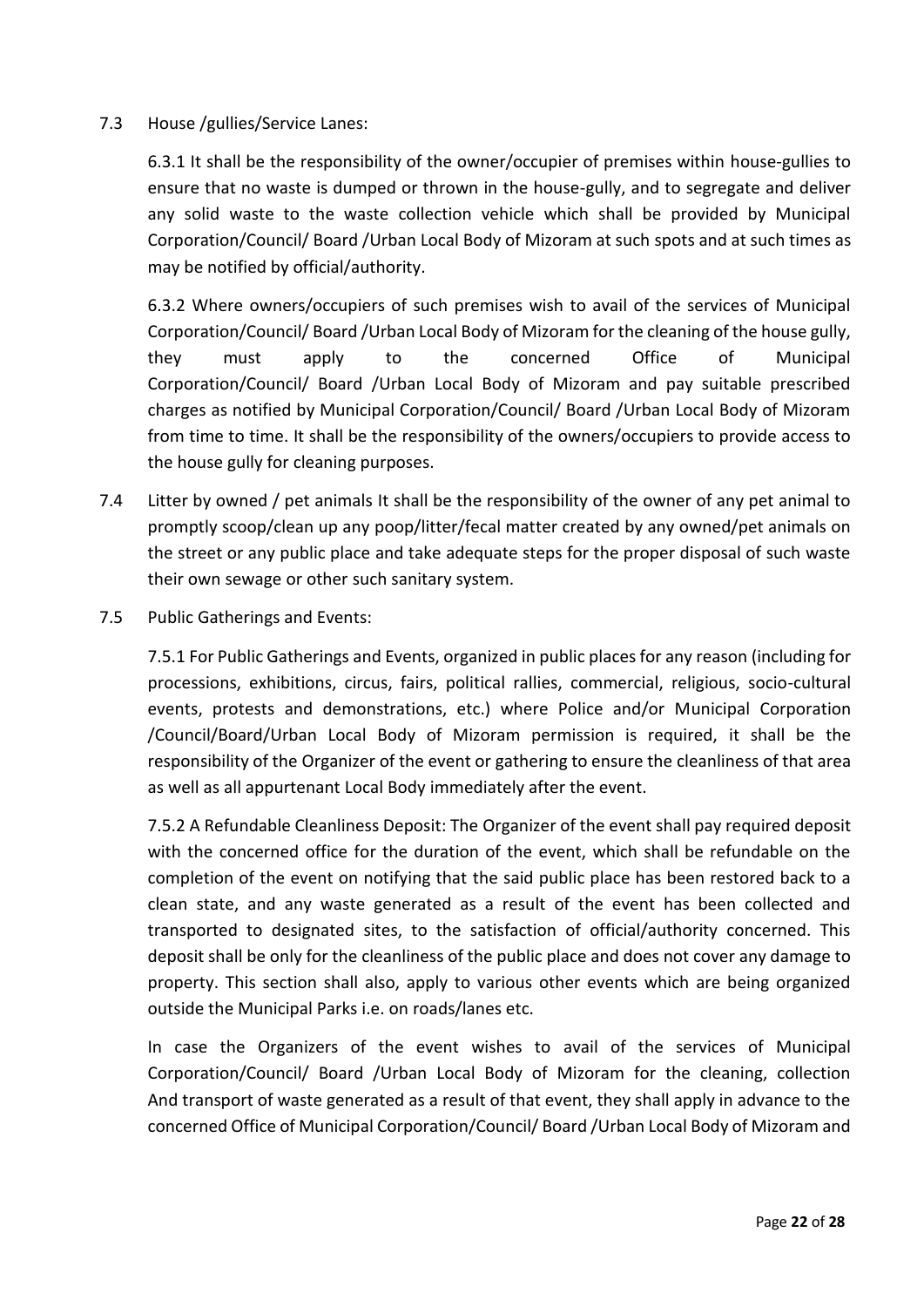pay the necessary charges in advance as may be fixed for this purpose by Municipal Corporation/Council/ Board /Urban Local Body of Mizoram.

7.6 Receptacles on private property:

Every owner or occupant of private property shall maintain authorized refuse receptacles on private premises provided the receptacles are neither visible from public street/roads and sidewalks nor accessible to animals.

7.7 Other public places The Government / Semi-government, statutory bodies shall be responsible for implementation of these Bye-laws within the public premises owned/occupied by them.

#### **8 Penalties for contravention of these Bye-laws**

8.1. Whosoever contravenes any of the provisions of these Byelaws or fails to comply with the requirements made under any of these Byelaws shall be punished with a fine as mentioned in Schedule-I appended to these Bye-laws, failing which, the said defaulter shall be liable to do the community service for at least one hour like road sweeping or graffiti cleaning etc. as directed / ordered by the Nuisance Detector or Implementing Authority or any person authorized to do so.

8.2 In the event of continuation of the breach of the provisions of these Bye-laws, the equal amount of fine for every day of default shall be levied or Rs.100/day, whichever is higher, in addition to original fine.

#### **9 Miscellaneous provisions:**

- 9.1 Bio medical waste and industrial waste shall not be mixed with urban solid waste and the collection of such waste shall be made as per the byelaws specified separately for the purpose. Common Bio Medical Waste Treatment Facility (CBWTF) services shall be availed for disposal of bio medical waste as per byelaws. Disposal of such hazardous waste will have to be ensured at the Common Bio Medical Waste Treatment Facility (CBWTF) plant at the prescribed charges.
- 9.2 Stray animals shall not be allowed to roam freely around waste dumps or at other places in the city and arrangement will have to be made for restraining them at authorized area/place only.
- 9.3 No one will collect or throw waste water, muddy water, night soil, dung, excreta etc. from his/her building, institution or commercial establishment to pollute the atmosphere and ground with its stench and harm public health or obstruct traffic, failing which, carrying charges shall be levied on the spot for spreading such waste, and case can be brought against them in court.
- 9.4 If a person is found spreading pollution or filth in public parks etc. by throwing dead animal/cattle or its parts, it will be a punishable offense and carrying charges shall also be levied.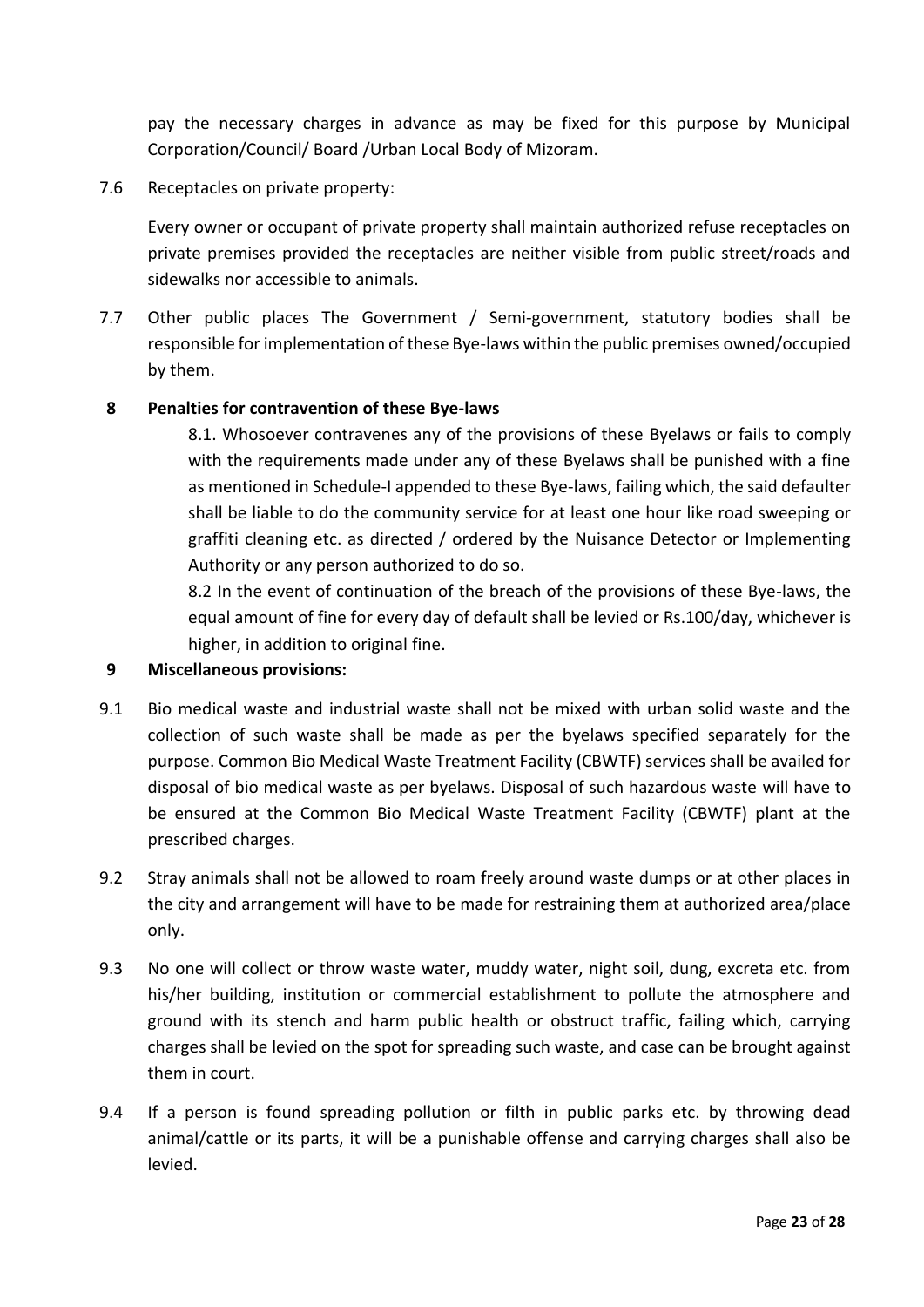#### **10 Responsibility of Urban local bodies -**

- 10.1 Transport of the municipal solid waste: The vehicles used for the transport of solid waste are to be duly closed so that the waste should not be visible to the public and the waste is not scattered elsewhere on the road during transportation, the following standards should be maintained during the transportation of the solid waste.
- 10.2 The solid waste would be collected and cleaned as per schedule from the established waste collectors. Along with the waste, the surrounding area of the disposal site should also be kept clean.
- 10.3 The design of the transport vehicles will be such that the waste will not be allowed to touch ground until it reaches its final processing/disposal site, and thus the recurring handling of the waste will not be allowed.
- **11 Recycling of the municipal solid waste** To process the solid waste collected in the Local Body of Municipal Corporation/ council as useful materials, various solid waste disposal units approved by the pollution control board/PCC and different techniques of such solid waste should be applied so that the dependency of waste disposal on the landfills can be minimized. Following standards should be applied for the expected results: -
- 11.1 For the processing of the bio-degradable waste, various techniques can be used such as vermicomposting, composting, mechanized composting, bio methanation etc. Also, the waste can be degraded using the other natural methods/resources by obtaining the required authorizations.
- 11.2 For the waste material mixed with the recyclable/renewable resources as a mixture, the method of recycling should be used. In some cases, the waste resources can be used to generate energy. Such plants with the technology should be authorized by the pollution control board.
- **12 Prosecution and Penalties:** -As provided in these byelaws, for any breaching of the said byelaws, prosecutions and penalties can be rendered as levied down in these byelaws. Further, as per the Environment Protection Act of 1986, cases can be filed against them.

#### **13 Repeal and saving of Orders: -**

- 13.1 Before these bylaws are brought into force, any actions taken according to the previous bylaws will not be considered as void, due to these bylaws coming into effect, provided that such actions do not violate these bylaws.
- 13.2 Such repealing shall not be affecting on any action taken by the Urban Local Body before these byelaws are implemented. Such repealing will not affect anything or any action taken, or any acquired or incorporated rights, privilege, obligation or responsibility, approved sanction on going or completed investigation or pending action.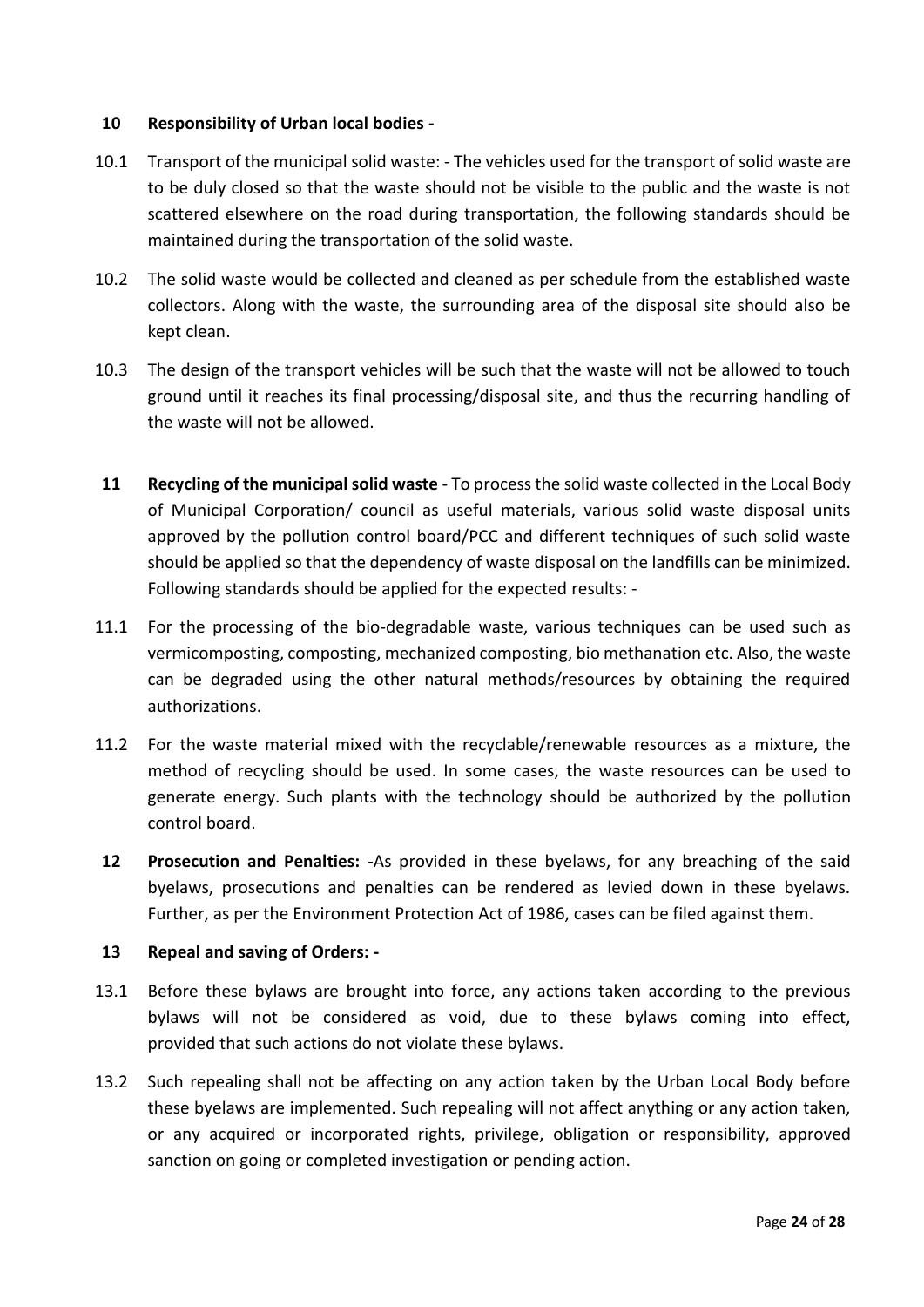# **Schedule-I: (Schedule of Fines)**

| Sr.<br>No.     | Rule/<br><b>Byelaw No.</b>                                              | Sub-division/Description of Rule/ Byelaw                                                                                    |                                              | Municipal<br>Corporation<br>/ULB<br>Fees/month<br>Population ≥3<br>lakh | Municipal<br>Council<br>/ULB/Fees/mo<br>nth<br>Population<br>≥50,000 < 3<br>lakh | Municipal<br>Board / ULB<br>Fees/month<br>Population<br>$<$ 50,000 |
|----------------|-------------------------------------------------------------------------|-----------------------------------------------------------------------------------------------------------------------------|----------------------------------------------|-------------------------------------------------------------------------|----------------------------------------------------------------------------------|--------------------------------------------------------------------|
|                |                                                                         | Byelaw No. 4.1: LitteringCreating Nuisance and Clean Aangan/house premises Violation                                        |                                              |                                                                         |                                                                                  |                                                                    |
| 1              | No.4.1<br>to 4.3                                                        | Littering on roads/ streets                                                                                                 | Existing amt of<br>fine<br>as per MMA/EPA    | Proposed amount of fine as per Bye-Laws                                 |                                                                                  |                                                                    |
|                |                                                                         |                                                                                                                             | Rs 5000 Sec 157A<br>(MMA 2007)               | 200                                                                     | 200                                                                              | 200                                                                |
| $\overline{2}$ |                                                                         | Spitting                                                                                                                    | Rs. - Rs5000<br>Sec 157A<br>(MMA 2007)       | 200                                                                     | 200                                                                              | 200                                                                |
| 3              | No.4.5<br>Creating                                                      | <b>Bathing in Public Places</b>                                                                                             | Rs. 100 - Rs 1000<br>Sec 172<br>(MMA 2007)   | 200                                                                     | 200                                                                              | 200                                                                |
| 4              | Nuisance                                                                | <b>Urinating in Public Places</b>                                                                                           | Rs. 100 - Rs. 5000<br>Sec 157A<br>(MMA 2007) | 300                                                                     | 300                                                                              | 300                                                                |
| 5              |                                                                         | Defecating in Public Places                                                                                                 | Rs. 100 - Rs5000<br>Sec 157A<br>(MMA 2007)   | 500                                                                     | 500                                                                              | 500                                                                |
|                | Byelaw No. 5 : Segregation, storage, delivery and collection violations |                                                                                                                             |                                              |                                                                         |                                                                                  |                                                                    |
| 6              | No 5.1<br>and<br>5.2                                                    | For delivering waste<br>that is not<br>segregated and not<br>stored in separate bins:<br>a) individual<br>b) bulk generator | Rs. 100 - Rs 5000<br>Sec 153<br>(MMA 2007)   | 200<br>1000                                                             | 200<br>1000                                                                      | 200<br>1000                                                        |
| $\overline{7}$ | No. 5.4                                                                 | For not delivering bio-<br>degradable<br>waste in a segregated<br>manner as specified                                       | Rs. 100 - Rs 5000<br>Sec 153<br>(MMA 2007)   | 300                                                                     | 300                                                                              | 300                                                                |
| 8              | No. 5.9                                                                 | For not storing & delivering<br>Construction and<br>Demolition<br>waste in segregated<br>manner.                            | Rs. 100 - Rs 5000<br>Sec 153 (MMA<br>2007)   | 1500                                                                    | 1500                                                                             | 1500                                                               |
| 9              | No.5.10                                                                 | For not delivering "dry"<br>waste in<br>a segregated manner as<br>specified                                                 | Rs. 100 - Rs 5000<br>Sec 153<br>(MMA 2007)   | 200                                                                     | 200                                                                              | 200                                                                |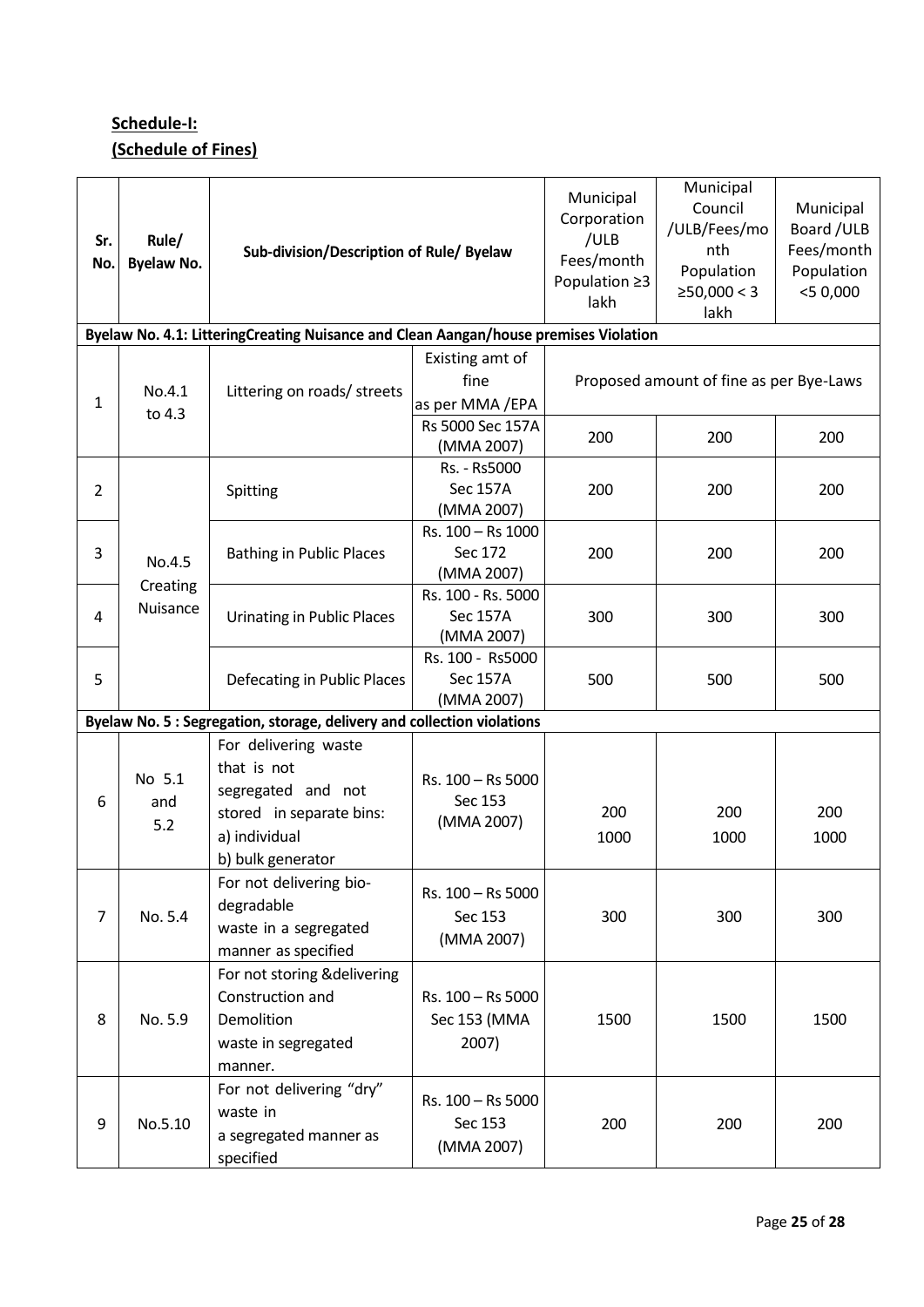|    | No. 5.11  | For not delivering garden v                                                                                | Rs. 200 - Rs 5000          |             |                                      |     |  |
|----|-----------|------------------------------------------------------------------------------------------------------------|----------------------------|-------------|--------------------------------------|-----|--|
| 10 |           | asteand tree trimmings as                                                                                  | Sec 173                    | 200<br>200  | 200                                  |     |  |
|    |           | specified                                                                                                  | (MMA 2007)                 |             |                                      |     |  |
|    | No. 5.12  | For Open burning waste.                                                                                    | Rs. 100 - Rs 5000          |             |                                      |     |  |
| 11 |           |                                                                                                            | Sec 153 MMA                |             |                                      |     |  |
|    |           |                                                                                                            | 2007/                      |             |                                      |     |  |
|    |           |                                                                                                            | Rs 5000for simple          |             | As Notified by Government of Mizoram |     |  |
|    |           |                                                                                                            | burning                    |             |                                      |     |  |
|    |           |                                                                                                            | Rs 25,000 in case of       |             |                                      |     |  |
|    |           |                                                                                                            | bulk waste burning         |             |                                      |     |  |
|    |           |                                                                                                            | (Environmental             |             |                                      |     |  |
|    |           |                                                                                                            | compensation)              |             |                                      |     |  |
|    |           |                                                                                                            | SWM 2016 & EPA             |             |                                      |     |  |
|    |           |                                                                                                            | 1986                       |             |                                      |     |  |
|    |           | <b>Byelaw No. 7: Specific Categories / Situations</b>                                                      |                            |             |                                      |     |  |
|    |           | For not delivering (nonhous<br>ehold) fish, poultry and meat                                               | Rs. 100 - Rs5000           |             | 500                                  | 500 |  |
| 12 | No. 7.1.1 | wastein a segregated mann                                                                                  | Sec 153/157A               | 500         |                                      |     |  |
|    |           | er, asspecified                                                                                            | MMA 2007                   |             |                                      |     |  |
|    |           |                                                                                                            | Rs. 500 - Rs 5000          |             |                                      |     |  |
|    | No. 7.2   | For a vendor / hawker<br>without a Two Seperate<br>nins for bio-degradable and<br>non bio-degradable waste | Rs. 100 - Rs5000           |             |                                      |     |  |
|    |           |                                                                                                            | or                         | 300         | 200                                  | 100 |  |
|    |           |                                                                                                            | Sec 153/157A               |             |                                      |     |  |
|    |           |                                                                                                            | MMA 2007                   |             |                                      |     |  |
| 13 |           | a).                                                                                                        |                            |             |                                      |     |  |
|    |           | For a vendor/hawker who                                                                                    | Rs. 100 - Rs5000           |             |                                      |     |  |
|    |           | does not                                                                                                   | Sec 157A/153               | 300         | 200                                  | 100 |  |
|    |           | deliverwaste ina                                                                                           | MMA 2007                   |             |                                      |     |  |
|    |           | segregated manner                                                                                          |                            |             |                                      |     |  |
|    |           | as specified                                                                                               |                            |             |                                      |     |  |
|    | No. 7.3   | For not keeping a<br>house gully/premises clean                                                            | Rs. 500 - Rs10,00          | 300         | 200                                  | 100 |  |
| 14 |           |                                                                                                            | Sec 154 (MMA               |             |                                      |     |  |
|    |           |                                                                                                            | 2007)                      |             |                                      |     |  |
| 15 | No. 7.4   | For littering/defecation<br>by pet /owned animals                                                          | Rs. 100 - Rs1000           |             |                                      |     |  |
|    |           |                                                                                                            | Sec 175 (MMA               | 1000        | 500                                  | 300 |  |
| 16 | No. 7.5   | For not cleaning up<br>after public                                                                        | 2007)<br>Forfeiture of the | 500<br>1000 |                                      | 200 |  |
|    |           |                                                                                                            | Cleanliness                |             |                                      |     |  |
|    |           |                                                                                                            | Deposit                    |             |                                      |     |  |
|    |           | gathering/event within 24 h                                                                                | Rs. 100 - Rs5000           |             |                                      |     |  |
|    |           | ours                                                                                                       | Sec 157A/153               |             |                                      |     |  |
|    |           |                                                                                                            | (MMA 2007)                 |             |                                      |     |  |

The urban local body concerned/Town Committee on Sanitation/District Administration/District Urban Development Authority may amend the rates of Fines as per their convenience / subject to availability of facilities and cost of transportation in their respective jurisdiction and the increase in rate of Fines in future will also be under the authority /ULB concerned.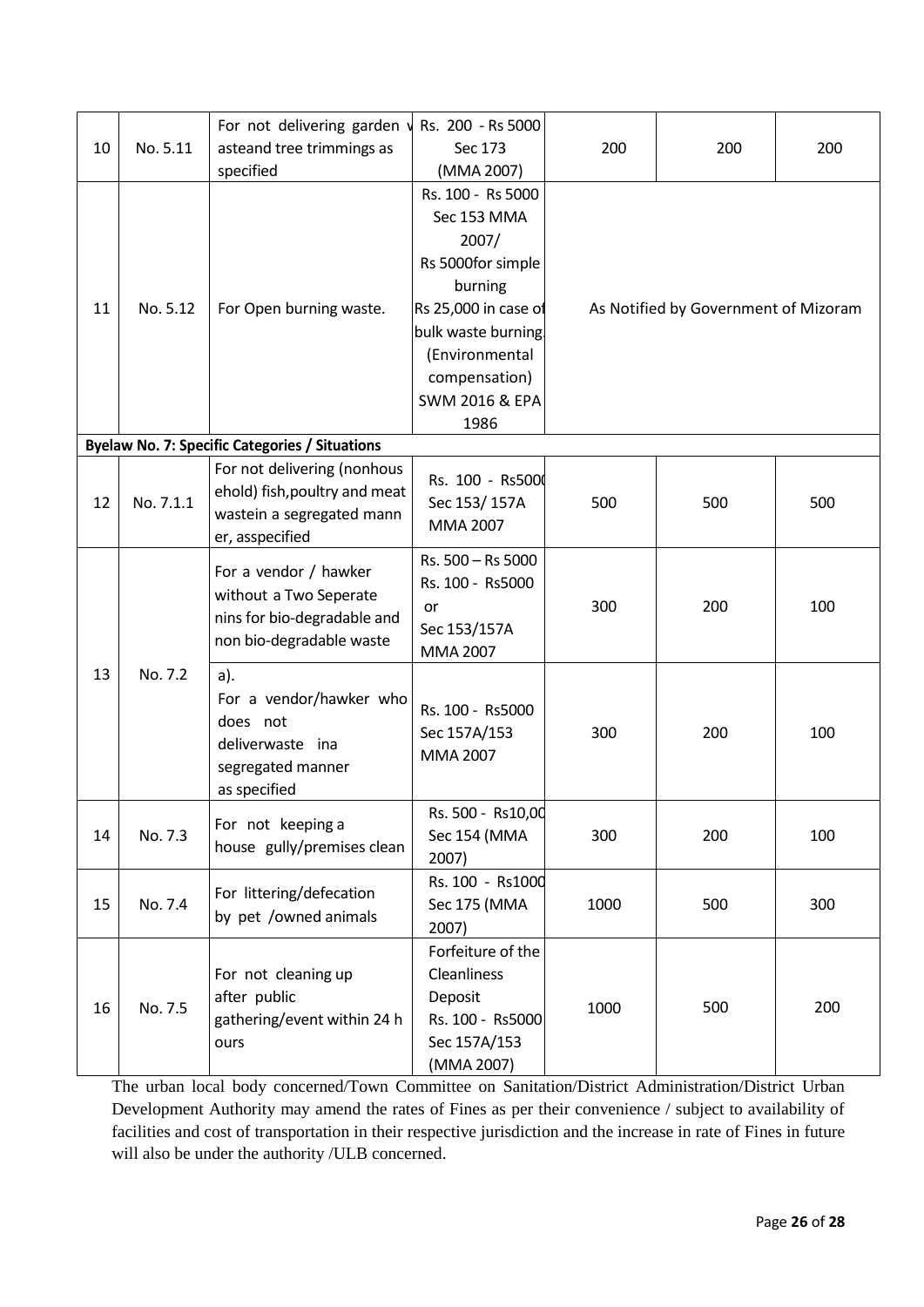#### **Schedule – II**

#### **Illustrative list of bio-degradable and recyclable waste:**

| <b>Biodegradable Waste:</b>                | Recyclable waste:                               |  |  |  |
|--------------------------------------------|-------------------------------------------------|--|--|--|
| "Biodegradable waste" means "wet"          | "Recyclable waste" means "dry" waste<br>that    |  |  |  |
| waste of plant and animal origin.          | be transformed through a process into<br>can    |  |  |  |
|                                            | raw materials for producing new products,       |  |  |  |
|                                            | which may or may not be similar to the original |  |  |  |
|                                            | products.                                       |  |  |  |
| Kitchen<br>❖<br>Waste<br>including:<br>tea | ❖ Glass                                         |  |  |  |
| leaves, egg shells, fruit and              | Metal objects and wire<br>❖                     |  |  |  |
| vegetable peels                            | Plastic<br>$\mathbf{A}$                         |  |  |  |
| Meat and bones<br>❖                        | ❖ Cloth Rags                                    |  |  |  |
| Garden and leaf litter, including<br>❖     | Leather<br>∙≫                                   |  |  |  |
| flowers                                    | Rexene<br>❖                                     |  |  |  |
| ❖ Soiled paper                             | ❖ Rubber                                        |  |  |  |
| House dust after cleaning<br>❖             | ❖ Wood /furniture                               |  |  |  |
| Coconut shells<br>❖                        | ❖ Packaging                                     |  |  |  |
| ❖<br>Ashes                                 |                                                 |  |  |  |
| ❖<br>Newspapers                            |                                                 |  |  |  |
| Paper, books and magazines<br>❖            |                                                 |  |  |  |

#### **Schedule – III**

#### **Specified Hazardous Waste: Specified Household Hazardous Waste**

#### ❖ Aerosol cans

- ❖ Batteries and button cells
- ❖ Bleaches and household kitchen and drain cleaning Agents & its Containers.
- ❖ Car batteries, oil filters and car care products and consumables
- ❖ Chemicals and solvents and their containers
- ❖ Cosmetic items, chemical-based Insecticides and their containers
- ❖ Light bulbs, tube-lights and compact fluorescent lamps (CFL)
- ❖ Discarded Medicines and its containers,
- ❖ Paints, oils, lubricants, glues, thinners, and their containers
- ❖ Pesticides and herbicides and their containers
- ❖ Photographic audio/video tapers and their containers, chemicals
- ❖ Styrofoam and soft foam packaging of furniture, packaging and equipment
- ❖ Thermometers and mercury-containing products